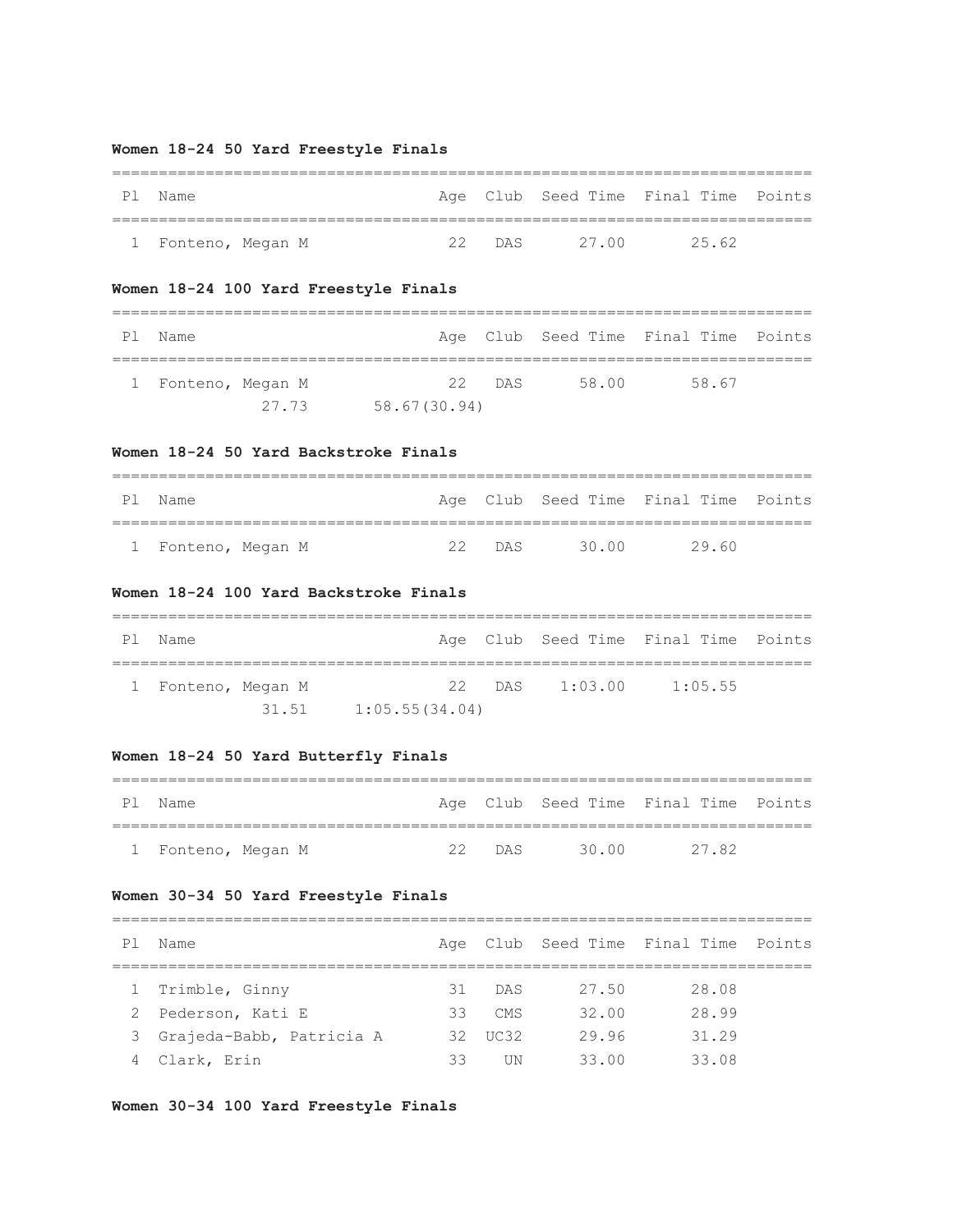| P1 | Name                       |    |    |                 | Age Club Seed Time Final Time Points |  |
|----|----------------------------|----|----|-----------------|--------------------------------------|--|
|    |                            |    |    |                 |                                      |  |
|    | 1 Grajeda-Babb, Patricia A |    |    | 32 UC32 1:12.78 | 1:11.19                              |  |
|    | $34.42$ 1:11.19(36.77)     |    |    |                 |                                      |  |
|    | --- Clark, Erin            | ろろ | UN | 1:30.00         | ΝS                                   |  |

## **Women 30-34 500 Yard Freestyle Finals**

| P <sub>1</sub> | Name                       |                |    |         |                | Age Club Seed Time Final Time Points |                |
|----------------|----------------------------|----------------|----|---------|----------------|--------------------------------------|----------------|
|                | Trimble, Ginny             |                | 31 | DAS     | 6:05.00        | 6:00.57                              |                |
|                | 32.81                      | 1:09.65(36.84) |    |         | 1:46.21(36.56) |                                      | 2:23.12(36.91) |
|                | 2:59.88(36.76)             | 3:36.82(36.94) |    |         | 4:14.03(37.21) |                                      | 4:50.63(36.60) |
|                | 5:26.74(36.11)             | 6:00.57(33.83) |    |         |                |                                      |                |
|                | 2 Grajeda-Babb, Patricia A |                |    | 32 UC32 | 7:15.25        | 7:05.81                              |                |
|                | 35.93                      | 1:14.83(38.90) |    |         | 1:56.05(41.22) |                                      | 2:38.81(42.76) |
|                | 3:21.97(43.16)             | 4:06.08(44.11) |    |         | 4:50.33(44.25) |                                      | 5:35.28(44.95) |
|                | 6:20.72(45.44)             | 7:05.81(45.09) |    |         |                |                                      |                |

# **Women 30-34 50 Yard Backstroke Finals**

| P 1 | Name                       |    |         |       | Age Club Seed Time Final Time Points |  |  |  |  |  |
|-----|----------------------------|----|---------|-------|--------------------------------------|--|--|--|--|--|
|     |                            |    |         |       |                                      |  |  |  |  |  |
|     | 1 Trimble, Ginny           | 31 | DAS     | 33.00 | 33.36                                |  |  |  |  |  |
|     | 2 Kubricht, Kathleen       |    | 32 UC32 | 34.77 | 34.82                                |  |  |  |  |  |
|     | 3 Grajeda-Babb, Patricia A |    | 32 UC32 | 36.25 | 38.44                                |  |  |  |  |  |
|     | 4 Clark, Erin              | 33 | TIN     | 44.00 | 45 01                                |  |  |  |  |  |

## **Women 30-34 100 Yard Backstroke Finals**

| P1 | Name                 |       |                |  |                                              | Age Club Seed Time Final Time Points |  |  |  |
|----|----------------------|-------|----------------|--|----------------------------------------------|--------------------------------------|--|--|--|
|    | 1 Kubricht, Kathleen |       |                |  | $32 \t\text{H} \text{C} \text{3}2 \t1:19.54$ | 1:16.00                              |  |  |  |
|    |                      | 36.07 | 1:16.00(39.93) |  |                                              |                                      |  |  |  |

### **Women 30-34 50 Yard Breaststroke Finals**

| Ρl | Name               |    |            |       | Age Club Seed Time Final Time Points |  |  |  |  |  |
|----|--------------------|----|------------|-------|--------------------------------------|--|--|--|--|--|
|    |                    |    |            |       |                                      |  |  |  |  |  |
|    | 1 Pederson, Kati E |    | $33$ CMS   | 50.00 | 36.56                                |  |  |  |  |  |
|    | 2 Trimble, Ginny   | 31 | <b>DAS</b> | 39.00 | 38.30                                |  |  |  |  |  |
|    | 3 Clark, Erin      | ろろ | TIN        | 43.00 | 40.41                                |  |  |  |  |  |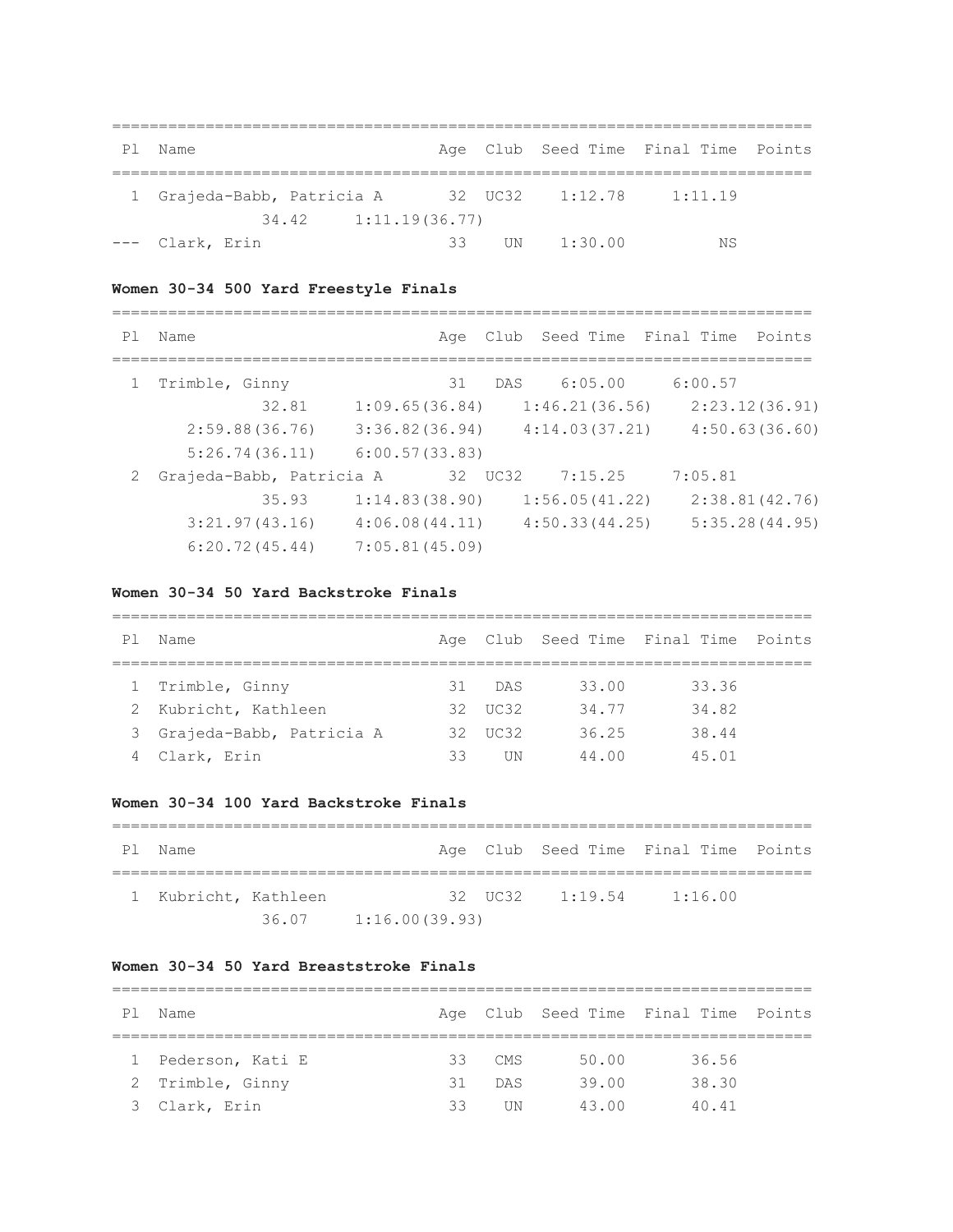## **Women 30-34 50 Yard Butterfly Finals**

| P <sub>1</sub> | Name                       |     |         |       | Age Club Seed Time Final Time Points |  |  |  |  |  |
|----------------|----------------------------|-----|---------|-------|--------------------------------------|--|--|--|--|--|
|                |                            |     |         |       |                                      |  |  |  |  |  |
| $\mathbf{1}$   | Kubricht, Kathleen         |     | 32 UC32 | 27.88 | 29.75                                |  |  |  |  |  |
| 2              | Pederson, Kati E           | 33  | CMS     | 40.00 | 30.07                                |  |  |  |  |  |
|                | 3 Trimble, Ginny           | 31  | DAS     | 32.00 | 31.46                                |  |  |  |  |  |
|                | 4 Grajeda-Babb, Patricia A | 32. | TIC32   | 36.62 | 41.96                                |  |  |  |  |  |

## **Women 30-34 100 Yard Butterfly Finals**

| P1 | Name               |                              |                |    |         |         | Age Club Seed Time Final Time Points |  |
|----|--------------------|------------------------------|----------------|----|---------|---------|--------------------------------------|--|
|    | Kubricht, Kathleen |                              |                |    | 32 UC32 | 1:09.07 | 1:11.36                              |  |
|    |                    | 31.87                        | 1:11.36(39.49) |    |         |         |                                      |  |
|    | Pederson, Kati E   |                              |                | 33 | CMS     | 1:25.00 | 1:16.32                              |  |
|    |                    | 32.50                        | 1:16.32(43.82) |    |         |         |                                      |  |
|    |                    | --- Grajeda-Babb, Patricia A |                | 32 | UC32    | 1:18.80 | ΝS                                   |  |

===========================================================================

## **Women 30-34 100 Yard Individual Medley Finals**

| P1           | Name                       |                |         |         | Age Club Seed Time Final Time Points |  |
|--------------|----------------------------|----------------|---------|---------|--------------------------------------|--|
|              |                            |                |         |         |                                      |  |
| $\mathbf{1}$ | Pederson, Kati E           | 33             | CMS     | 1:25.00 | 1:08.24                              |  |
|              | 30.86                      | 1:08.24(37.38) |         |         |                                      |  |
|              | 2 Trimble, Ginny           | 31             | DAS     | 1:11.00 | 1:11.21                              |  |
|              | 32.74                      | 1:11.21(38.47) |         |         |                                      |  |
|              | 3 Grajeda-Babb, Patricia A |                | 32 UC32 | NT.     | 1:22.96                              |  |
|              | 39.00                      | 1:22.96(43.96) |         |         |                                      |  |

## **Women 30-34 200 Yard Individual Medley Finals**

| ΡI | Name               |       |                                   | Age Club Seed Time Final Time Points |         |                |
|----|--------------------|-------|-----------------------------------|--------------------------------------|---------|----------------|
|    |                    |       |                                   |                                      |         |                |
|    | 1 Pederson, Kati E |       |                                   | 33 CMS $2:40.00$                     | 2:36.13 |                |
|    |                    | 31.96 | $1:12.30(40.34)$ $1:58.32(46.02)$ |                                      |         | 2:36.13(37.81) |

## **Women 35-39 50 Yard Freestyle Finals**

| P 1 | Name |                    |          |      | Age Club Seed Time Final Time Points |  |
|-----|------|--------------------|----------|------|--------------------------------------|--|
|     |      |                    |          |      |                                      |  |
|     |      | 1 Linke, Lyndsey M | 35 $CMS$ | 2650 | 2676                                 |  |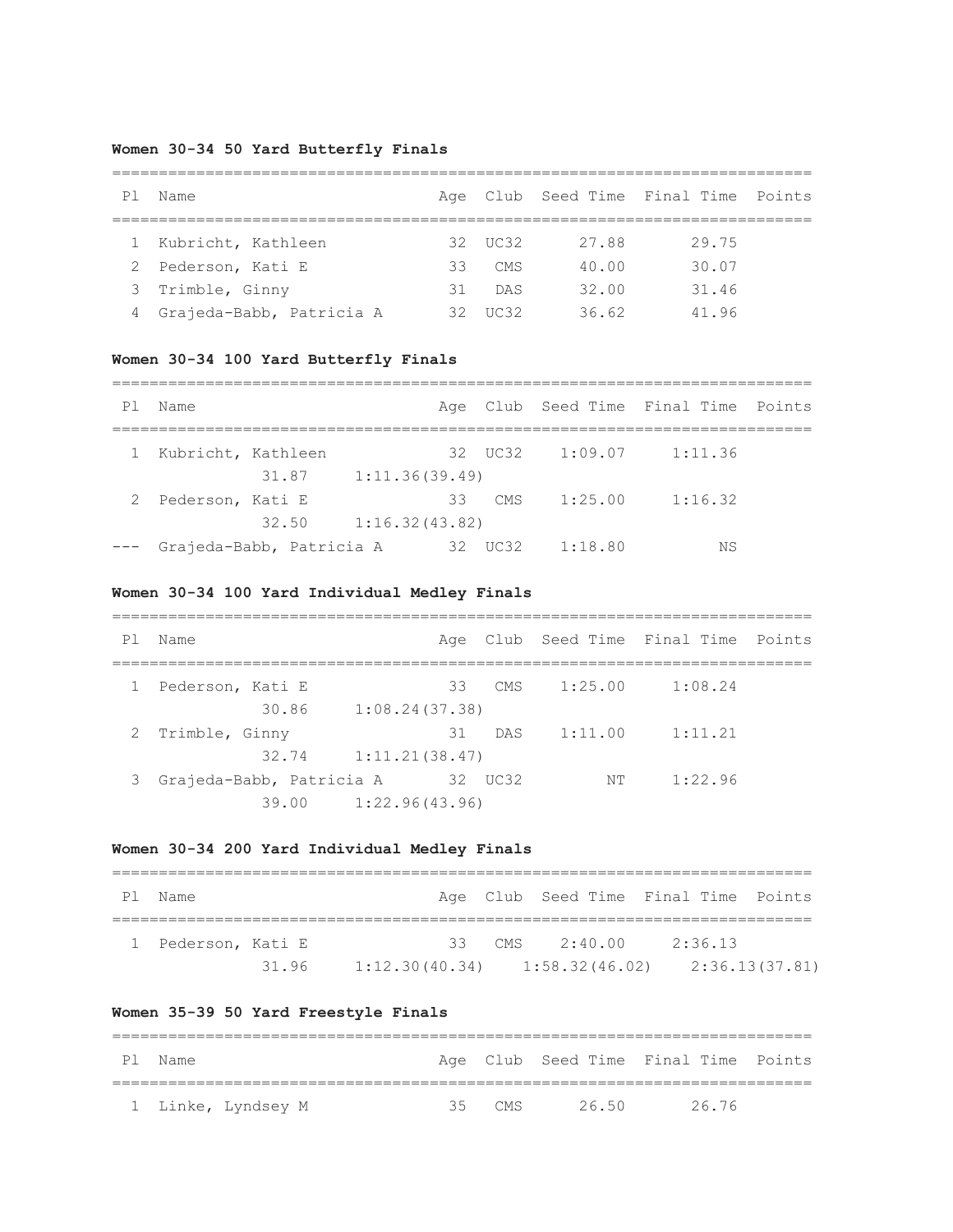| 2 Engle, Beth    | 38 CMS  | 29.51 | 30.67 |
|------------------|---------|-------|-------|
| 3 Walczak, Susan | 38 UC32 | 32.00 | 31.90 |

## **Women 35-39 100 Yard Freestyle Finals**

| P1 | Name           |                |        |                 | Age Club Seed Time Final Time Points |  |  |  |
|----|----------------|----------------|--------|-----------------|--------------------------------------|--|--|--|
|    | 1 Engle, Beth  |                | 38 CMS | 1:06.26         | 1:09.53                              |  |  |  |
|    | 34.41          | 1:09.53(35.12) |        |                 |                                      |  |  |  |
|    | Walczak, Susan |                |        | 38 UC32 1:10.00 | 1:11.33                              |  |  |  |
|    | 34.28          | 1:11.33(37.05) |        |                 |                                      |  |  |  |

## **Women 35-39 500 Yard Freestyle Finals**

| P1 | Name           |                |                 | Age Club Seed Time Final Time Points |  |
|----|----------------|----------------|-----------------|--------------------------------------|--|
|    |                |                |                 |                                      |  |
|    | Walczak, Susan |                | 38 UC32 6:55.00 | 7:16.55                              |  |
|    | 37.18          | 1:19.01(41.83) | 2:02.74(43.73)  | 2:47.61(44.87)                       |  |
|    | 3:32.81(45.20) | 4:18.17(45.36) | 5:03.55(45.38)  | 5:49.48(45.93)                       |  |
|    | 6:33.67(44.19) | 7:16.55(42.88) |                 |                                      |  |

### **Women 35-39 50 Yard Backstroke Finals**

| P1 | Name               |     |         |       | Age Club Seed Time Final Time Points |  |  |  |  |  |
|----|--------------------|-----|---------|-------|--------------------------------------|--|--|--|--|--|
|    |                    |     |         |       |                                      |  |  |  |  |  |
|    | 1 Linke, Lyndsey M | 35. | CMS.    | 30.20 | 30.85                                |  |  |  |  |  |
|    | 2 Engle, Beth      | 38  | CMS     | 38.71 | 40.06                                |  |  |  |  |  |
| 3  | Walczak, Susan     |     | 38 UC32 | 43.00 | 41.11                                |  |  |  |  |  |

### **Women 35-39 100 Yard Backstroke Finals**

| Pl Name          |         |                |  |                 | Age Club Seed Time Final Time Points |  |  |
|------------------|---------|----------------|--|-----------------|--------------------------------------|--|--|
| 1 Walczak, Susan |         |                |  | 38 UC32 1:30.00 | 1:50.41                              |  |  |
|                  | 1:29.77 | 1:50.41(20.64) |  |                 |                                      |  |  |

### **Women 35-39 50 Yard Breaststroke Finals**

| P1 | Name               |  |          |       | Age Club Seed Time Final Time Points |  |  |  |  |
|----|--------------------|--|----------|-------|--------------------------------------|--|--|--|--|
|    |                    |  |          |       |                                      |  |  |  |  |
|    | 1 Linke, Lyndsey M |  | $35$ CMS | 33.80 | 34.85                                |  |  |  |  |
|    | 2 Walczak, Susan   |  | 38 UC32  | 46 00 | 48.10                                |  |  |  |  |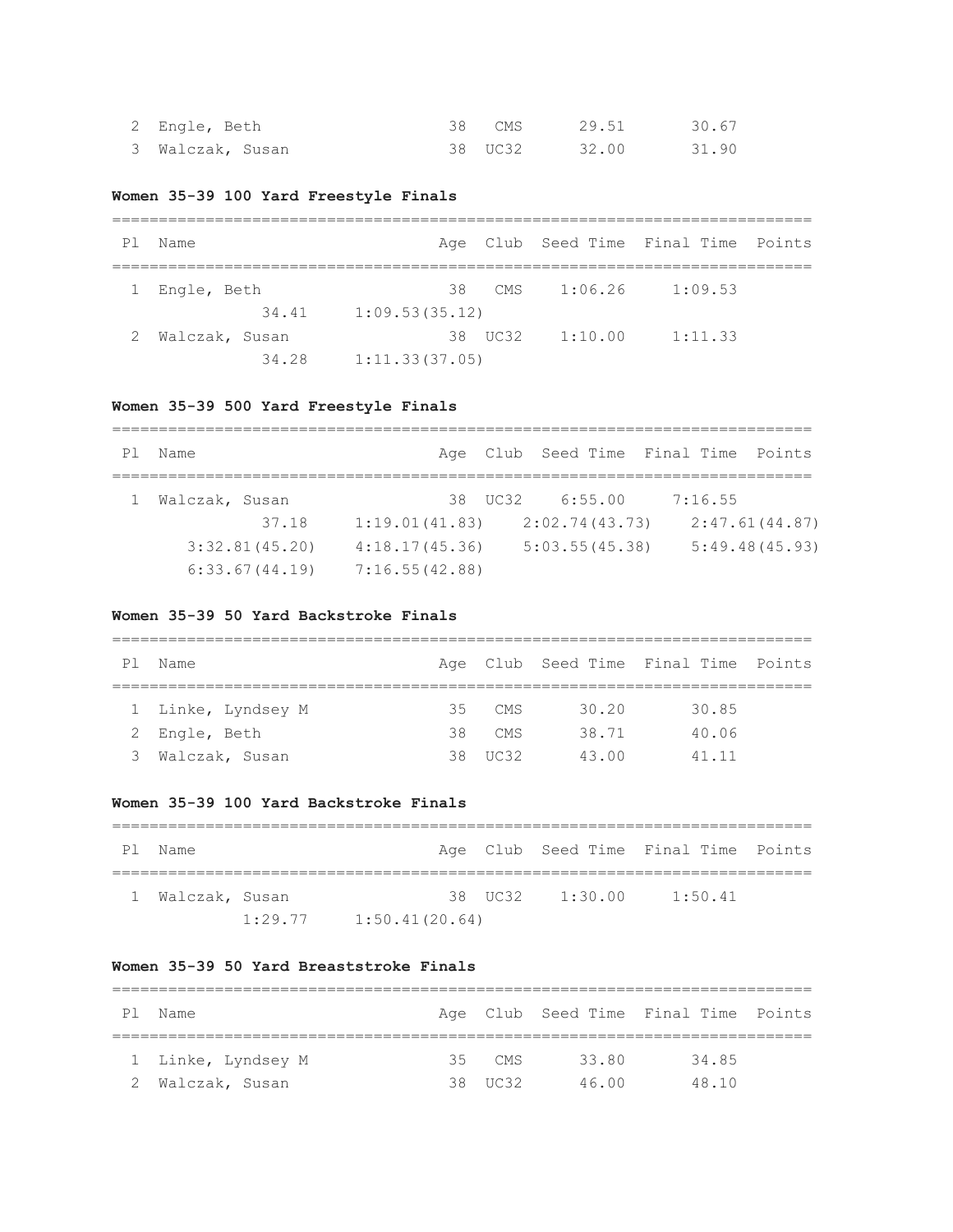### **Women 35-39 100 Yard Breaststroke Finals**

| P1 | . Name           |       |                |                 | Age Club Seed Time Final Time Points |  |
|----|------------------|-------|----------------|-----------------|--------------------------------------|--|
|    | 1 Walczak, Susan |       |                | 38 UC32 1:45.00 | 1:44.64                              |  |
|    |                  | 49.61 | 1:44.64(55.03) |                 |                                      |  |

## **Women 35-39 50 Yard Butterfly Finals**

| PI. | Name               |  |          |       | Age Club Seed Time Final Time Points |  |  |  |  |  |
|-----|--------------------|--|----------|-------|--------------------------------------|--|--|--|--|--|
|     |                    |  |          |       |                                      |  |  |  |  |  |
|     | 1 Linke, Lyndsey M |  | $35$ CMS | 27.80 | 30.24                                |  |  |  |  |  |
|     | 2 Walczak, Susan   |  | 38 UC32  | 43 00 | 42.91                                |  |  |  |  |  |

## **Women 35-39 100 Yard Butterfly Finals**

| Ρl | Name             |       |                |  |                 | Age Club Seed Time Final Time Points |  |  |  |
|----|------------------|-------|----------------|--|-----------------|--------------------------------------|--|--|--|
|    |                  |       |                |  |                 |                                      |  |  |  |
|    | 1 Walczak, Susan |       |                |  | 38 UC32 1:45.00 | 1:39.00                              |  |  |  |
|    |                  | 43.12 | 1:39.00(55.88) |  |                 |                                      |  |  |  |

## **Women 35-39 100 Yard Individual Medley Finals**

| Ρl | Name               |                |         |         | Age Club Seed Time Final Time Points |  |  |  |  |
|----|--------------------|----------------|---------|---------|--------------------------------------|--|--|--|--|
|    | 1 Linke, Lyndsey M | 35             | CMS.    | 1:04.00 | 1:05.98                              |  |  |  |  |
|    | 29.96              | 1:05.98(36.02) |         |         |                                      |  |  |  |  |
|    | Walczak, Susan     |                | 38 UC32 | 1:30.00 | 1:29.68                              |  |  |  |  |
|    | 42.32              | 1:29.68(47.36) |         |         |                                      |  |  |  |  |

## **Women 35-39 200 Yard Individual Medley Finals**

| P1 | Name               |                                     |          |                 | Age Club Seed Time Final Time Points |  |
|----|--------------------|-------------------------------------|----------|-----------------|--------------------------------------|--|
|    |                    |                                     |          |                 |                                      |  |
|    | 1 Linke, Lyndsey M |                                     | $35$ CMS | 2:25.20         | 2:31.56                              |  |
|    | 33.20              | $1:12.40(39.20)$ $1:56.91(44.51)$   |          |                 | 2:31.56(34.65)                       |  |
|    | Walczak, Susan     |                                     |          | 38 UC32 3:16.00 | 3:17.69                              |  |
|    | 44.90              | $1:36.14(51.24)$ $2:36.29(1:00.15)$ |          |                 | 3:17.69(41.40)                       |  |

## **Women 40-44 50 Yard Freestyle Finals**

| Pl Name |  | Age Club Seed Time Final Time Points |  |
|---------|--|--------------------------------------|--|
|         |  |                                      |  |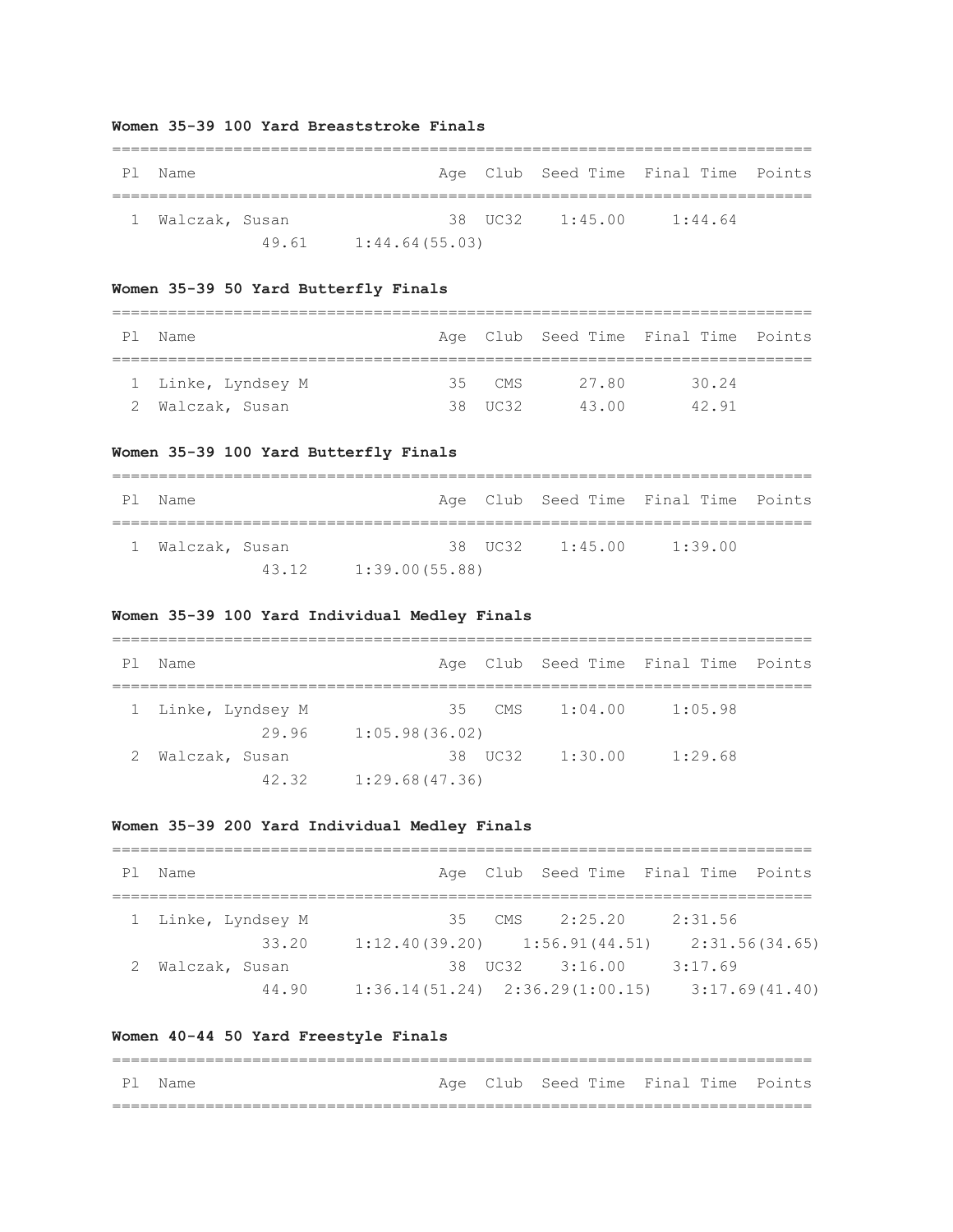| 1 Walkenhorst, Katie J   |  | 42 CMS  | 28.80 | 28.21 |
|--------------------------|--|---------|-------|-------|
| 2 McCay-Smith, Kirsten R |  | 43 CMS  | 30.00 | 31.98 |
| 3 Reese, Remy            |  | 40 UNAT | 34.30 | 32.14 |

#### **Women 40-44 100 Yard Freestyle Finals**

| P <sub>1</sub> | Name                   |                        |         |         | Age Club Seed Time Final Time Points |  |
|----------------|------------------------|------------------------|---------|---------|--------------------------------------|--|
|                | McCay-Smith, Kirsten R |                        | 43 CMS  | 1:06.00 | 1:09.23                              |  |
|                |                        | $33.72$ 1:09.23(35.51) |         |         |                                      |  |
|                | Reese, Remy            |                        | 40 UNAT | 1:20.00 | 1:12.61                              |  |
|                | 34.56                  | 1:12.61(38.05)         |         |         |                                      |  |

#### **Women 40-44 500 Yard Freestyle Finals**

=========================================================================== Pl Name Age Club Seed Time Final Time Points =========================================================================== 1 McCay-Smith, Kirsten R 43 CMS 6:32.00 6:39.90 35.92 1:14.60(38.68) 1:53.90(39.30) 2:34.27(40.37) 3:15.15(40.88) 3:56.35(41.20) 4:37.68(41.33) 5:18.96(41.28) 5:59.94(40.98) 6:39.90(39.96) 2 Vandevelde, Kristen 41 UN NT 8:45.86 40.99 1:29.79(48.80) 2:22.79(53.00) 3:16.99(54.20) 4:11.63(54.64) 5:06.37(54.74) 6:01.29(54.92) 6:57.33(56.04) 7:52.52(55.19) 8:45.86(53.34)

### **Women 40-44 50 Yard Backstroke Finals**

| Ρl | Name                   |    |        |       | Age Club Seed Time Final Time Points |  |  |  |  |  |
|----|------------------------|----|--------|-------|--------------------------------------|--|--|--|--|--|
|    |                        |    |        |       |                                      |  |  |  |  |  |
|    | 1 Walkenhorst, Katie J |    | 42 CMS | 31.50 | 31.12                                |  |  |  |  |  |
|    | 2 Vandevelde, Kristen  | 41 | ПN     | NΤ    | 40 08                                |  |  |  |  |  |

#### **Women 40-44 100 Yard Backstroke Finals**

| Pl Name                |  |  |                  | Age Club Seed Time Final Time Points |  |  |  |  |
|------------------------|--|--|------------------|--------------------------------------|--|--|--|--|
| 1 Walkenhorst, Katie J |  |  | 42 CMS $1:04.00$ | 1:08.87                              |  |  |  |  |
|                        |  |  |                  |                                      |  |  |  |  |

#### **Women 40-44 50 Yard Breaststroke Finals**

# ===========================================================================

Pl Name **Age Club Seed Time Final Time Points**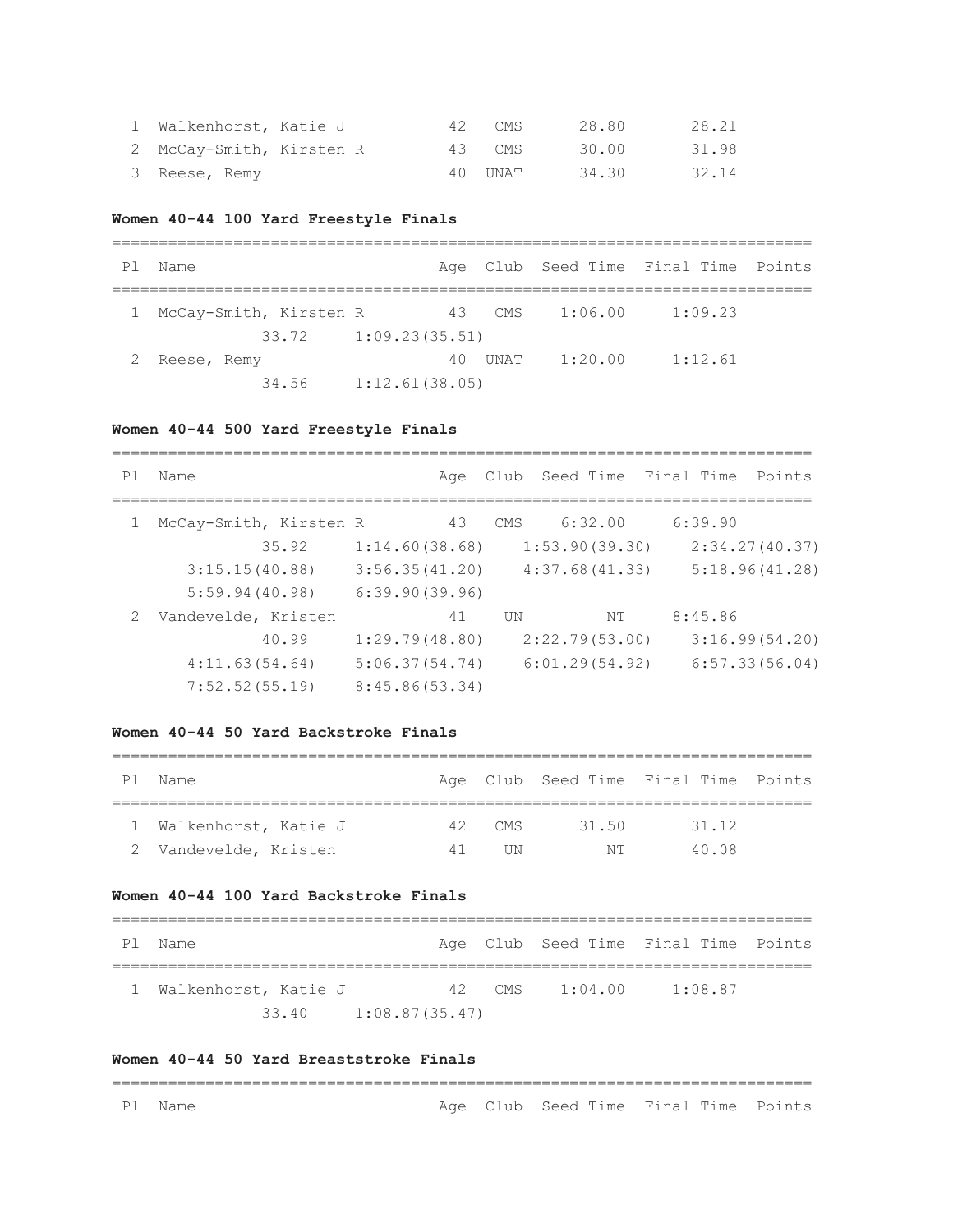| 1 Reese, Remy         |    | 40 UNAT | 50.00 | 40.87 |  |
|-----------------------|----|---------|-------|-------|--|
| 2 Vandevelde, Kristen | 41 | TJN.    | NT L  | 41.14 |  |

===========================================================================

### **Women 40-44 100 Yard Breaststroke Finals**

| Ρl | Name                     |                          |  |                | Age Club Seed Time Final Time Points |  |  |  |  |
|----|--------------------------|--------------------------|--|----------------|--------------------------------------|--|--|--|--|
|    | 1 McCay-Smith, Kirsten R |                          |  | 43 CMS 1:26.00 | 1:28.11                              |  |  |  |  |
|    |                          | $42.39$ $1:28.11(45.72)$ |  |                |                                      |  |  |  |  |

### **Women 40-44 50 Yard Butterfly Finals**

| PI | Name                   |  |        |       | Age Club Seed Time Final Time Points |  |  |  |  |
|----|------------------------|--|--------|-------|--------------------------------------|--|--|--|--|
|    |                        |  |        |       |                                      |  |  |  |  |
|    | 1 Walkenhorst, Katie J |  | 42 CMS | 29.50 | 30.78                                |  |  |  |  |

## **Women 40-44 100 Yard Individual Medley Finals**

| P1 | Name                     |                |     |                | Age Club Seed Time Final Time Points |  |
|----|--------------------------|----------------|-----|----------------|--------------------------------------|--|
|    |                          |                |     |                |                                      |  |
|    | 1 McCay-Smith, Kirsten R |                |     | 43 CMS 1:17.00 | 1:21.01                              |  |
|    | $40.65$ $1:21.01(40.36)$ |                |     |                |                                      |  |
| 2  | Vandevelde, Kristen      | 41             | TIN | NΤ             | 1:28.45                              |  |
|    | 40.63                    | 1:28.45(47.82) |     |                |                                      |  |

## **Women 45-49 50 Yard Freestyle Finals**

| P1 | Name                |        |       | Age Club Seed Time Final Time Points |  |
|----|---------------------|--------|-------|--------------------------------------|--|
|    |                     |        |       |                                      |  |
|    | 1 Richardson, Kim G | 47 CMS | 28.79 | 2946                                 |  |

## **Women 45-49 50 Yard Backstroke Finals**

| Pl Name             |  |        |      | Age Club Seed Time Final Time Points |  |
|---------------------|--|--------|------|--------------------------------------|--|
|                     |  |        |      |                                      |  |
| 1 Richardson, Kim G |  | 47 CMS | 4045 | 35 70                                |  |

===========================================================================

## **Women 45-49 50 Yard Breaststroke Finals**

| P 1 | Name                |        |       | Age Club Seed Time Final Time Points |  |
|-----|---------------------|--------|-------|--------------------------------------|--|
|     |                     |        |       |                                      |  |
|     | 1 Richardson, Kim G | 47 CMS | 46 12 | 40 KD                                |  |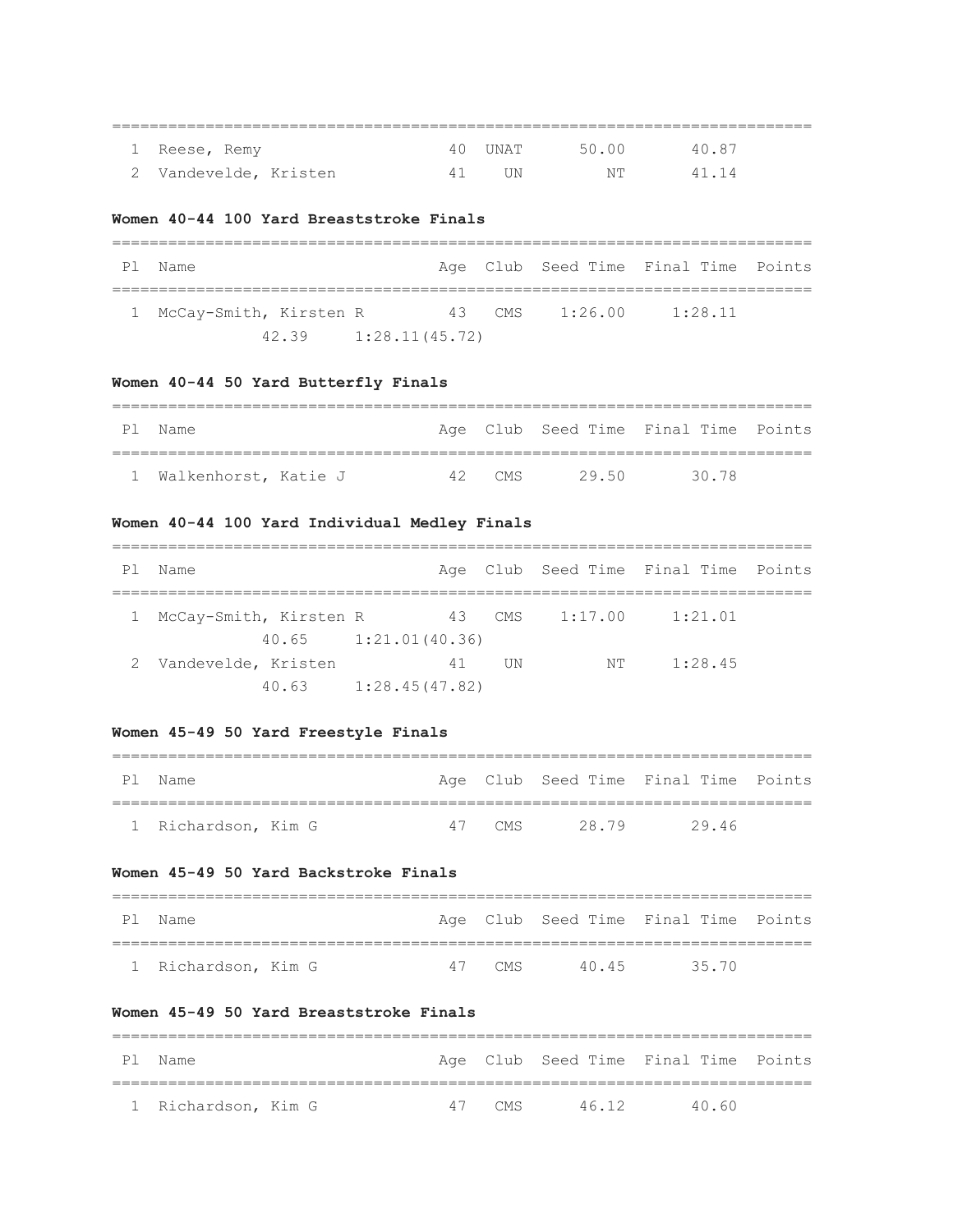## **Women 45-49 50 Yard Butterfly Finals**

| P1 | Name                |        |      | Age Club Seed Time Final Time Points |  |
|----|---------------------|--------|------|--------------------------------------|--|
|    |                     |        |      |                                      |  |
|    | 1 Richardson, Kim G | 47 CMS | 3499 | 35 81                                |  |

## **Women 45-49 100 Yard Individual Medley Finals**

| Pl Name             |                        |  | Age Club Seed Time Final Time Points |  |
|---------------------|------------------------|--|--------------------------------------|--|
|                     |                        |  |                                      |  |
| 1 Richardson, Kim G |                        |  | 47 CMS 1:17.00 1:17.72               |  |
|                     | $36.37$ 1:17.72(41.35) |  |                                      |  |

## **Women 50-54 50 Yard Freestyle Finals**

| Ρl | Name                   |    |        |       | Age Club Seed Time Final Time Points |  |  |  |  |  |
|----|------------------------|----|--------|-------|--------------------------------------|--|--|--|--|--|
|    |                        |    |        |       |                                      |  |  |  |  |  |
|    | 1 Eldridge, Audrey L   |    | 52 CMS | 33.80 | 33.07                                |  |  |  |  |  |
|    | --- Gillespie, Melissa | 54 | CMS.   | 40 00 | ΝS                                   |  |  |  |  |  |

### **Women 50-54 50 Yard Backstroke Finals**

| P1 | Name                   |    |      |       | Age Club Seed Time Final Time Points |  |  |  |  |  |  |
|----|------------------------|----|------|-------|--------------------------------------|--|--|--|--|--|--|
|    |                        |    |      |       |                                      |  |  |  |  |  |  |
|    | 1 Eldridge, Audrey L   | 52 | CMS  | 41.00 | 40.18                                |  |  |  |  |  |  |
|    | 2 Golding, Sandy F     | 52 | CMS  | 50.00 | 48.58                                |  |  |  |  |  |  |
|    | --- Gillespie, Melissa | 54 | CMS. | 50.00 | ΝS                                   |  |  |  |  |  |  |

### **Women 50-54 100 Yard Backstroke Finals**

| P 1 | Name               |       |                |  |  |                | Age Club Seed Time Final Time Points |  |  |
|-----|--------------------|-------|----------------|--|--|----------------|--------------------------------------|--|--|
|     | 1 Golding, Sandy F |       |                |  |  | 52 CMS 1:50.00 | 1:50.14                              |  |  |
|     |                    | 51.54 | 1:50.14(58.60) |  |  |                |                                      |  |  |

### **Women 50-54 50 Yard Breaststroke Finals**

| PI. | Name                   |    |        |         | Age Club Seed Time Final Time Points |  |  |  |  |  |  |
|-----|------------------------|----|--------|---------|--------------------------------------|--|--|--|--|--|--|
|     |                        |    |        |         |                                      |  |  |  |  |  |  |
|     | 1 Eldridge, Audrey L   |    | 52 CMS | 43.50   | 43.88                                |  |  |  |  |  |  |
|     | --- Gillespie, Melissa | 54 | CMS    | 1:05.00 | ΝS                                   |  |  |  |  |  |  |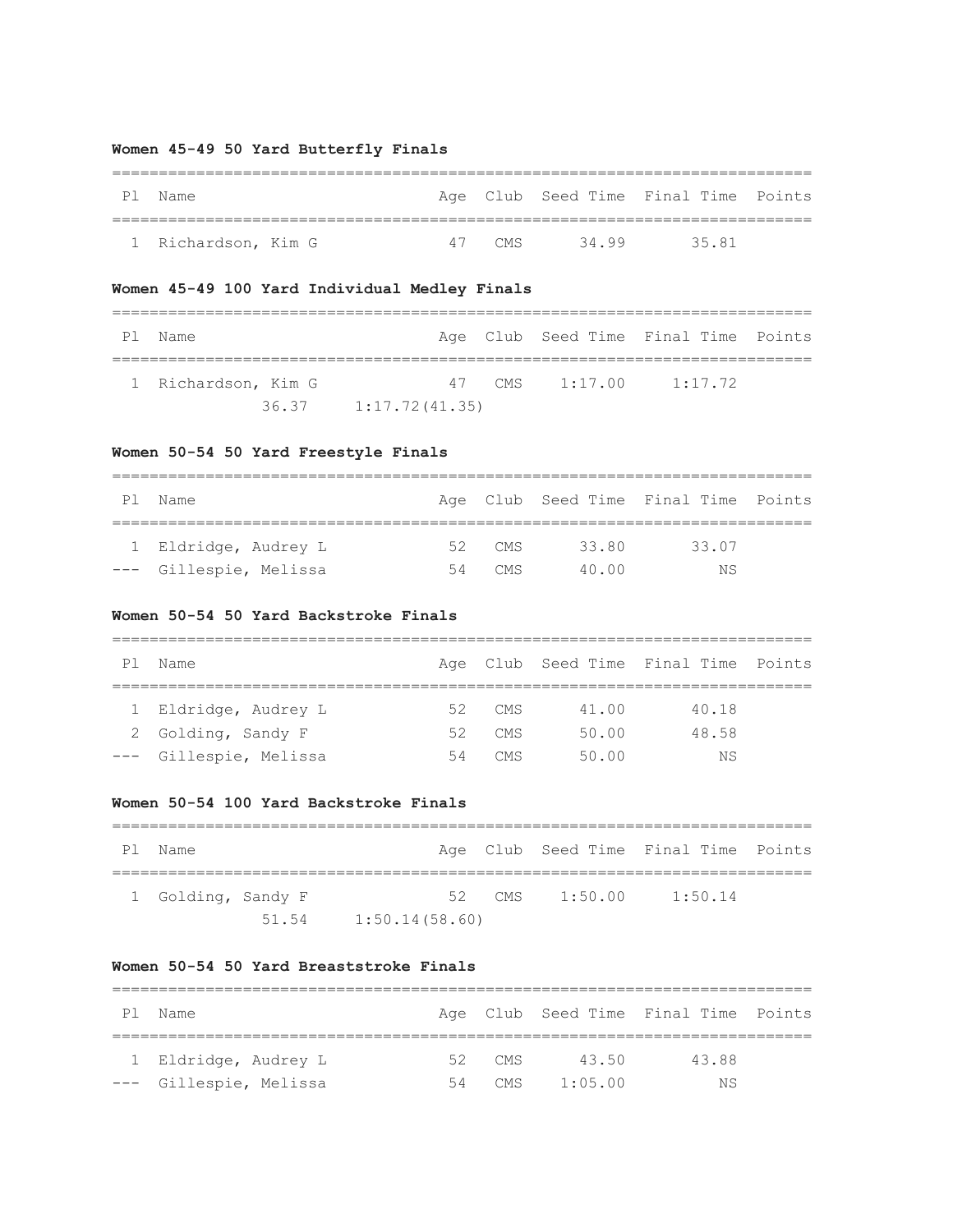### **Women 50-54 50 Yard Butterfly Finals**

| Pl Name                |  |        |       | Age Club Seed Time Final Time Points |  |
|------------------------|--|--------|-------|--------------------------------------|--|
|                        |  |        |       |                                      |  |
| --- Gillespie, Melissa |  | 54 CMS | 50.00 | NS.                                  |  |

### **Women 50-54 100 Yard Individual Medley Finals**

| P1 | Name                   |       |                |     |         | Age Club Seed Time Final Time Points |  |  |  |  |
|----|------------------------|-------|----------------|-----|---------|--------------------------------------|--|--|--|--|
|    |                        |       |                |     |         |                                      |  |  |  |  |
|    | 1 Eldridge, Audrey L   |       | 52             | CMS | 1:24.00 | 1:23.33                              |  |  |  |  |
|    |                        | 39.59 | 1:23.33(43.74) |     |         |                                      |  |  |  |  |
|    | --- Gillespie, Melissa |       | 54             | CMS | 2:00.00 | ΝS                                   |  |  |  |  |

## **Women 55-59 50 Yard Freestyle Finals**

| Pl Name            |         |       | Age Club Seed Time Final Time Points |  |
|--------------------|---------|-------|--------------------------------------|--|
|                    |         |       |                                      |  |
| 1 Rogers, Pamela K | 58 SYSM | 32.00 | 32 57                                |  |

#### **Women 55-59 50 Yard Breaststroke Finals**

| Pl Name            |         |       | Age Club Seed Time Final Time Points |  |
|--------------------|---------|-------|--------------------------------------|--|
|                    |         |       |                                      |  |
| 1 Rogers, Pamela K | 58 SYSM | 39.80 | 3984                                 |  |

## **Women 60-64 50 Yard Freestyle Finals**

| P 1 | Name               |    |       |       | Age Club Seed Time Final Time Points |  |
|-----|--------------------|----|-------|-------|--------------------------------------|--|
|     |                    |    |       |       |                                      |  |
|     | 1 Rosener, Karen K | 62 | ' CMS | 30.99 | 31.17                                |  |

## **Women 60-64 50 Yard Breaststroke Finals**

| Pl Name            |        |       | Age Club Seed Time Final Time Points |  |
|--------------------|--------|-------|--------------------------------------|--|
|                    |        |       |                                      |  |
| 1 Rosener, Karen K | 62 CMS | 41.99 | 4194                                 |  |

===========================================================================

## **Women 60-64 100 Yard Breaststroke Finals**

| P1 | Name                 |  |                  | Age Club Seed Time Final Time Points |
|----|----------------------|--|------------------|--------------------------------------|
|    |                      |  |                  |                                      |
|    | --- Rosener, Karen K |  | 62 CMS $1:31.90$ | ΝS                                   |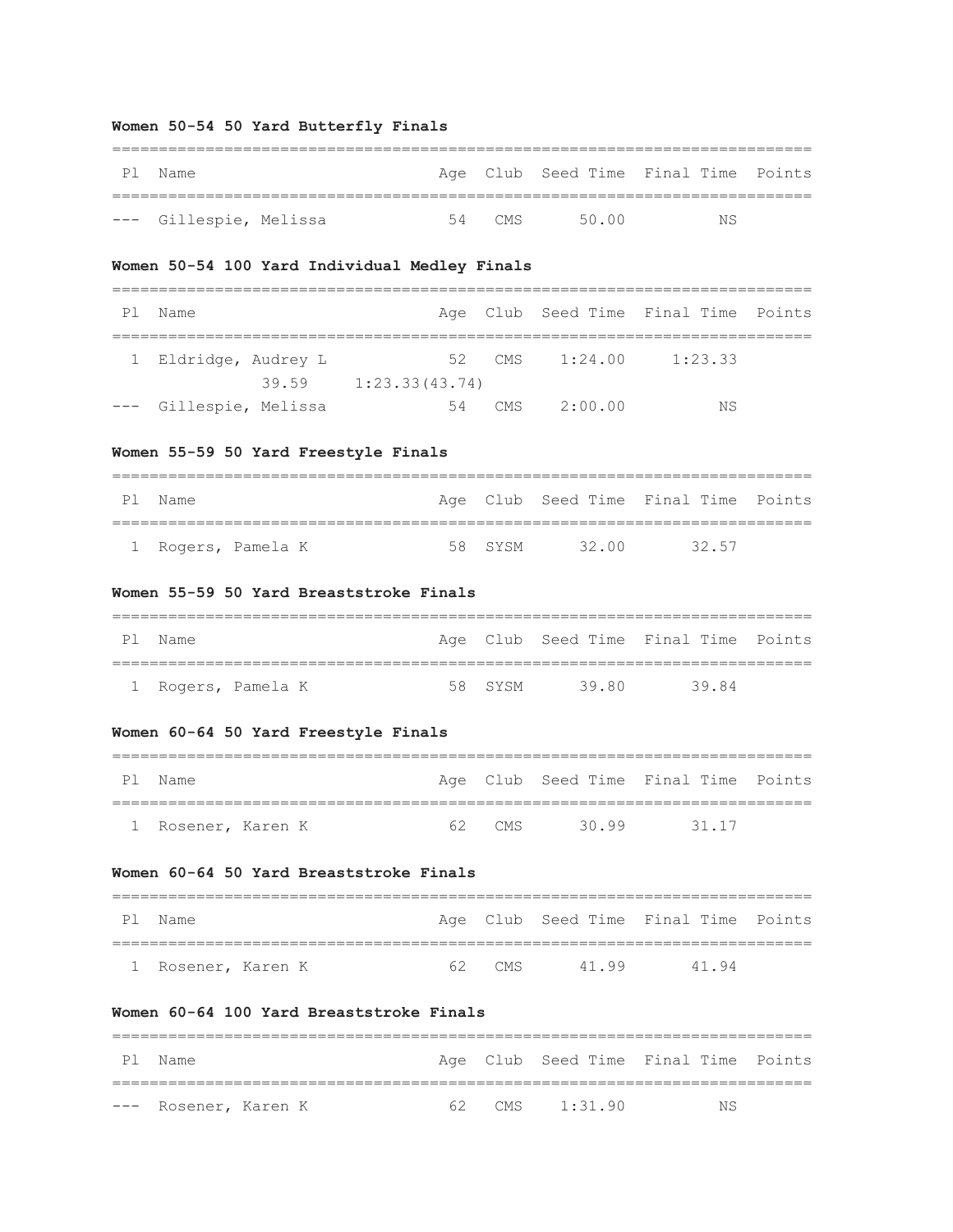## **Women 60-64 50 Yard Butterfly Finals**

| P1 | Name               |    |     |      | Age Club Seed Time Final Time Points |  |
|----|--------------------|----|-----|------|--------------------------------------|--|
|    |                    |    |     |      |                                      |  |
|    | 1 Rosener, Karen K | 62 | CMS | 3390 | 34 77                                |  |

## **Women 60-64 100 Yard Individual Medley Finals**

| P 1 | Name               |                |                  | Age Club Seed Time Final Time Points |  |
|-----|--------------------|----------------|------------------|--------------------------------------|--|
|     | 1 Rosener, Karen K |                | 62 CMS $1:18.99$ | 1:21.87                              |  |
|     | 39.18              | 1:21.87(42.69) |                  |                                      |  |

## **Women 65-69 50 Yard Freestyle Finals**

| Pl Name            |  |        |       | Age Club Seed Time Final Time Points |  |  |  |  |  |
|--------------------|--|--------|-------|--------------------------------------|--|--|--|--|--|
|                    |  |        |       |                                      |  |  |  |  |  |
| --- Young, Lydia L |  | 67 CMS | 38 00 | ΝS                                   |  |  |  |  |  |

## **Women 65-69 100 Yard Freestyle Finals**

| P1 | Name |                  |                |                  | Age Club Seed Time Final Time Points |  |
|----|------|------------------|----------------|------------------|--------------------------------------|--|
|    |      | 1 Young, Lydia L |                | 67 CMS $1:27.21$ | 1:29.21                              |  |
|    |      | 42.32            | 1:29.21(46.89) |                  |                                      |  |

#### **Women 65-69 100 Yard Backstroke Finals**

| P1 | Name |                  |                |  |                | Age Club Seed Time Final Time Points |  |  |
|----|------|------------------|----------------|--|----------------|--------------------------------------|--|--|
|    |      | 1 Young, Lydia L |                |  | 67 CMS 1:38.75 | 1:42.36                              |  |  |
|    |      | 51.14            | 1:42.36(51.22) |  |                |                                      |  |  |

## **Women 65-69 50 Yard Butterfly Finals**

| Pl Name          |        |      | Age Club Seed Time Final Time Points |  |
|------------------|--------|------|--------------------------------------|--|
|                  |        |      |                                      |  |
| 1 Young, Lydia L | 67 CMS | 4541 | 48 96                                |  |

## **Women 65-69 100 Yard Butterfly Finals**

=========================================================================== Pl Name **Age Club Seed Time Final Time Points**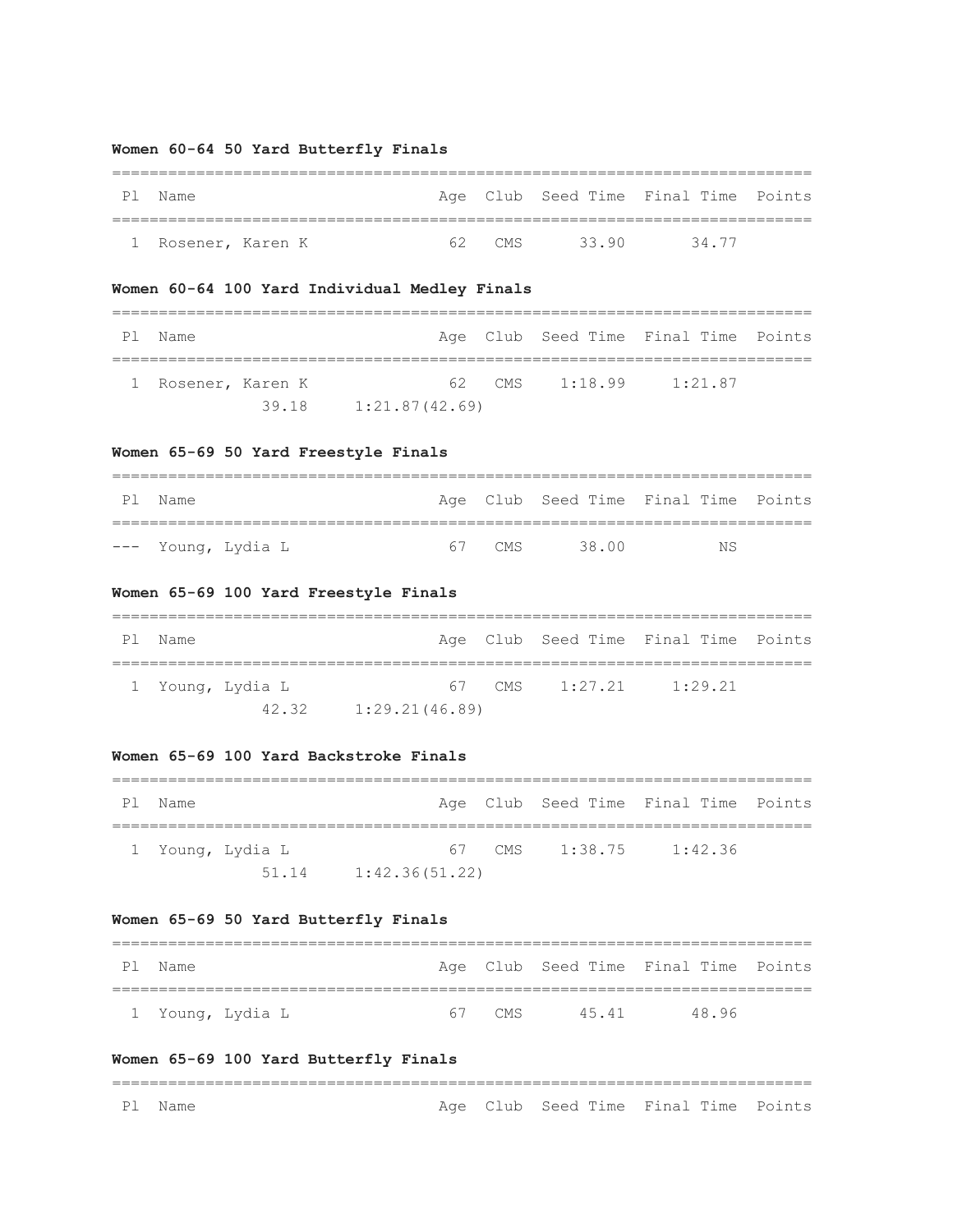1 Young, Lydia L 67 CMS 1:48.83 2:00.44 55.59 2:00.44(1:04.85)

===========================================================================

**Men's Results** [\[Women](http://www.usms.org/usmsadmin/meets/meetresults.php?MeetID=20160123CSHOFY#Women) | [Relays\]](http://www.usms.org/usmsadmin/meets/meetresults.php?MeetID=20160123CSHOFY#Relays)

## **Men 18-24 50 Yard Freestyle Finals**

| Pl Name          |  |            |      | Age Club Seed Time Final Time Points |  |
|------------------|--|------------|------|--------------------------------------|--|
|                  |  |            |      |                                      |  |
| 1 Porras, Felipe |  | $20$ IIC32 | 2450 | 26.72                                |  |

## **Men 18-24 100 Yard Freestyle Finals**

| P1 | Name |                   |              |          |       | Age Club Seed Time Final Time Points |  |  |
|----|------|-------------------|--------------|----------|-------|--------------------------------------|--|--|
|    |      | 1 Brown, Xavier A |              | $22$ CMS | 52.89 | 54.05                                |  |  |
|    |      | 26.13             | 54.05(27.92) |          |       |                                      |  |  |

### **Men 18-24 50 Yard Backstroke Finals**

| P1 | . Name           |  |          |       | Age Club Seed Time Final Time Points |  |
|----|------------------|--|----------|-------|--------------------------------------|--|
|    |                  |  |          |       |                                      |  |
|    | 1 Porras, Felipe |  | 20 IIC32 | 30 00 | 32.37                                |  |

### **Men 18-24 100 Yard Backstroke Finals**

| P1 | Name |                   |                |                | Age Club Seed Time Final Time Points |  |
|----|------|-------------------|----------------|----------------|--------------------------------------|--|
|    |      | 1 Brown, Xavier A |                | 22 CMS 1:00.75 | 1:01.54                              |  |
|    |      | 29.58             | 1:01.54(31.96) |                |                                      |  |

### **Men 18-24 50 Yard Breaststroke Finals**

| P1. | Name             |            |       | Age Club Seed Time Final Time Points |  |
|-----|------------------|------------|-------|--------------------------------------|--|
|     |                  |            |       |                                      |  |
|     | 1 Porras, Felipe | $20$ IIC32 | 33.00 | 3653                                 |  |

### **Men 18-24 100 Yard Breaststroke Finals**

|  | Pl Name |  |  |  | Age Club Seed Time Final Time Points |  |  |
|--|---------|--|--|--|--------------------------------------|--|--|
|  |         |  |  |  |                                      |  |  |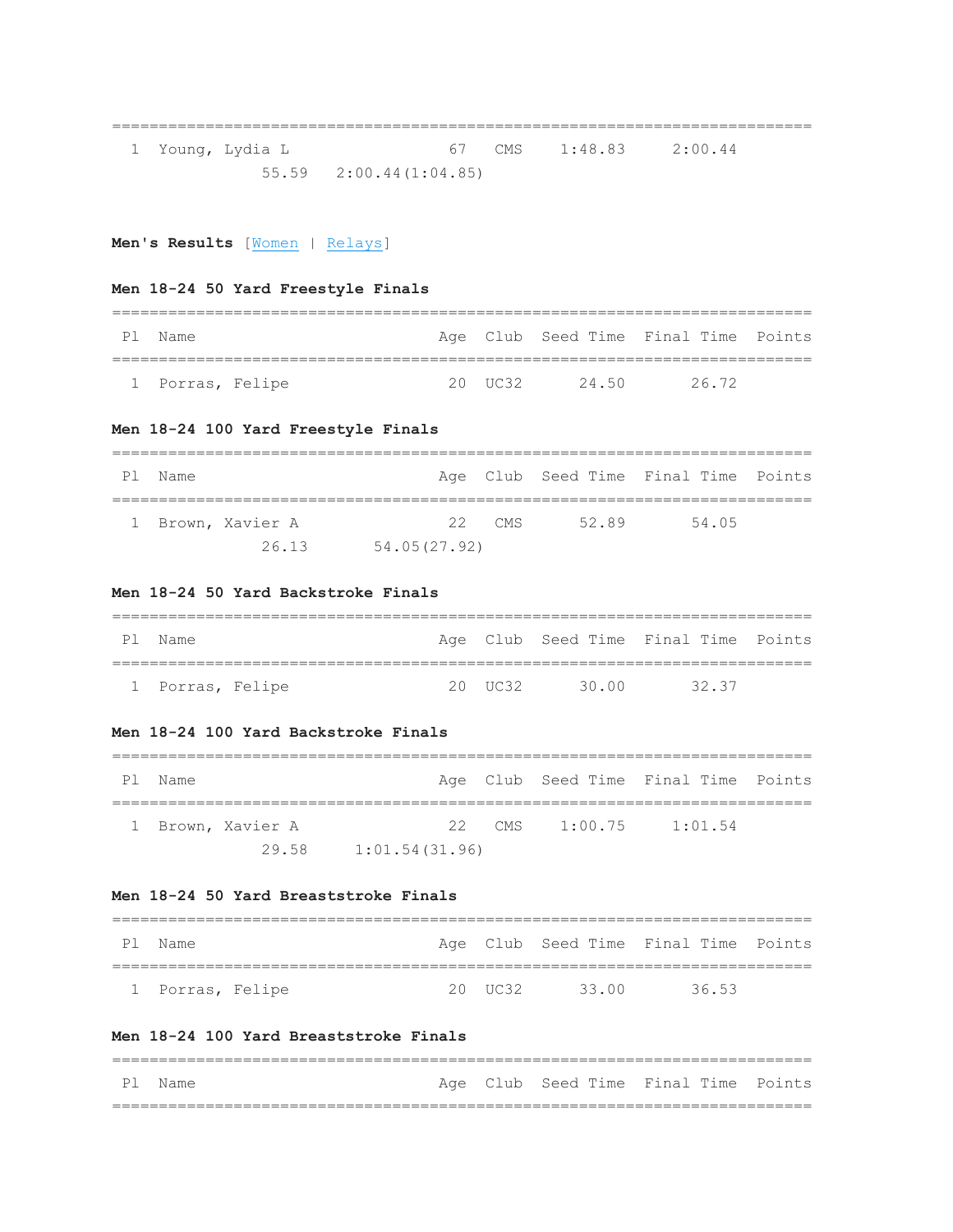| 1 Brown, Xavier A |                        | 22 CMS 1:08.50 | 1:10.38 |
|-------------------|------------------------|----------------|---------|
|                   | $32.68$ 1:10.38(37.70) |                |         |

## **Men 18-24 50 Yard Butterfly Finals**

| P 1 | Name             |            |       | Age Club Seed Time Final Time Points |  |
|-----|------------------|------------|-------|--------------------------------------|--|
|     |                  |            |       |                                      |  |
|     | 1 Porras, Felipe | $20$ IIC32 | 28.00 | 28.52                                |  |

## **Men 18-24 100 Yard Individual Medley Finals**

| P 1 | Name             |       |                |                     | Age Club Seed Time Final Time Points |  |
|-----|------------------|-------|----------------|---------------------|--------------------------------------|--|
|     | 1 Porras, Felipe |       |                | $20$ UC32 $1:05.00$ | 1:06.95                              |  |
|     |                  | 29.92 | 1:06.95(37.03) |                     |                                      |  |

## **Men 18-24 200 Yard Individual Medley Finals**

| P 1 | Name |                   |                                   | Age Club Seed Time Final Time Points |         |                |
|-----|------|-------------------|-----------------------------------|--------------------------------------|---------|----------------|
|     |      | 1 Brown, Xavier A |                                   | 22 CMS $2:16.65$                     | 2:23.64 |                |
|     |      | 30.46             | $1:05.68(35.22)$ $1:48.59(42.91)$ |                                      |         | 2:23.64(35.05) |

## **Men 25-29 50 Yard Freestyle Finals**

| P1 | Name           |  |          |                | Age Club Seed Time Final Time Points |  |
|----|----------------|--|----------|----------------|--------------------------------------|--|
|    |                |  |          |                |                                      |  |
|    | 1 Mandel, Alon |  | $27$ CMS | N <sub>T</sub> | 2226                                 |  |

### **Men 25-29 50 Yard Backstroke Finals**

| Pl Name       |    |            |       | Age Club Seed Time Final Time Points |  |  |  |  |
|---------------|----|------------|-------|--------------------------------------|--|--|--|--|
|               |    |            |       |                                      |  |  |  |  |
| Mandel, Alon  |    | $27$ CMS   | 25.00 | 24.94                                |  |  |  |  |
| 2 Dylla, Mark | 27 | <b>TIN</b> | 25.00 | 25.38                                |  |  |  |  |

### **Men 25-29 50 Yard Breaststroke Finals**

| P1 | Name           |  |              | Age Club Seed Time Final Time Points |  |
|----|----------------|--|--------------|--------------------------------------|--|
|    |                |  |              |                                      |  |
|    | 1 Mandel, Alon |  | 27 CMS 28 00 | 28 11                                |  |

**Men 25-29 50 Yard Butterfly Finals**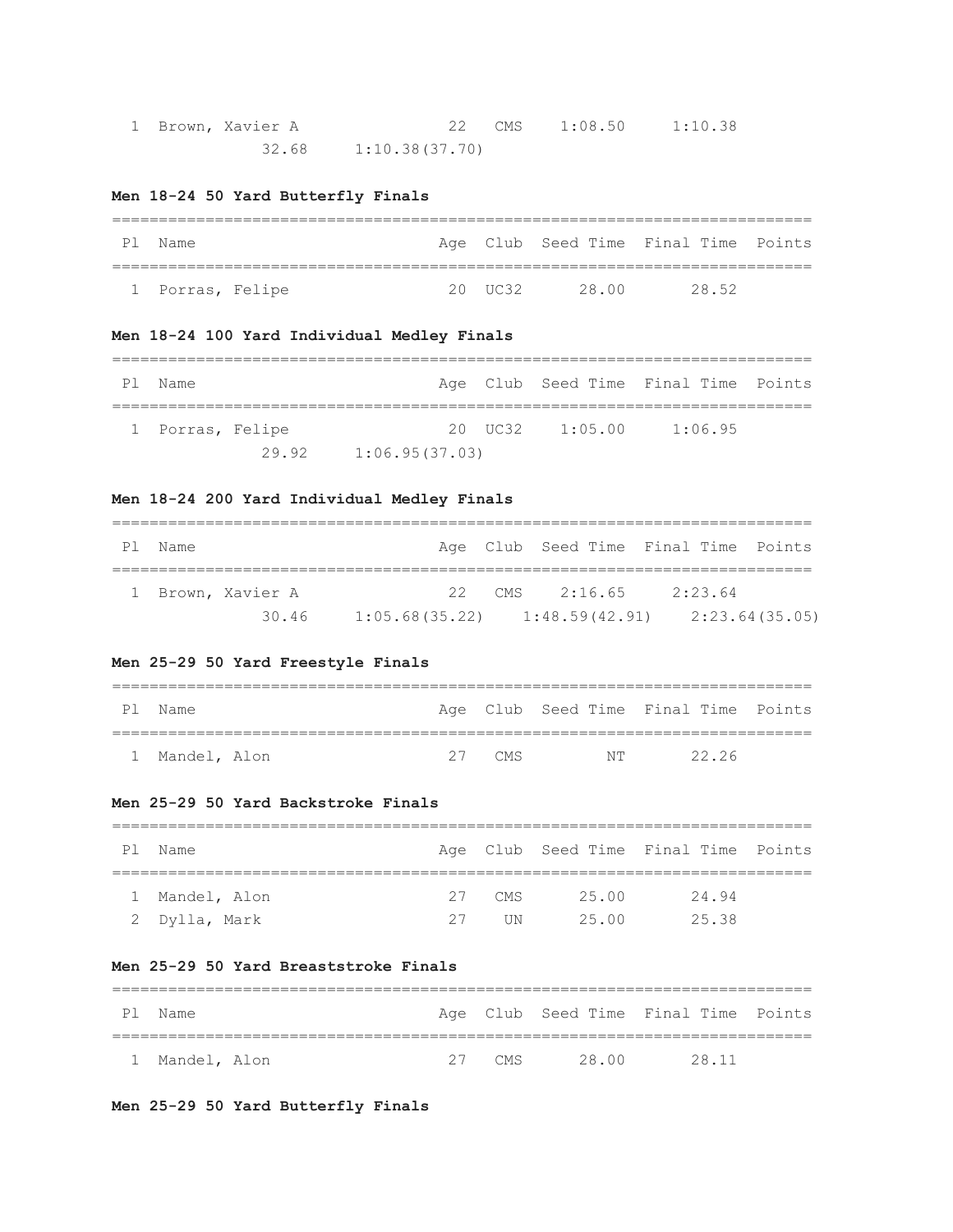| P 1 | Name          |    |       |       | Age Club Seed Time Final Time Points |  |
|-----|---------------|----|-------|-------|--------------------------------------|--|
|     | 1 Dylla, Mark |    | 27 UN | 25.00 | 23.67                                |  |
|     |               |    |       |       |                                      |  |
|     | Mandel, Alon  | 27 | CMS   | 25.00 | 24 14                                |  |

## **Men 25-29 100 Yard Individual Medley Finals**

| P 1 | Name          |              |            |       | Age Club Seed Time Final Time Points |  |
|-----|---------------|--------------|------------|-------|--------------------------------------|--|
|     |               |              |            |       |                                      |  |
|     | Mandel, Alon  | 27           | CMS        | 55.00 | 54.39                                |  |
|     | 24.69         | 54.39(29.70) |            |       |                                      |  |
|     | 2 Dylla, Mark | 27           | <b>IIN</b> | 55.00 | 55.89                                |  |
|     | 25.51         | 55.89(30.38) |            |       |                                      |  |

### **Men 30-34 50 Yard Freestyle Finals**

| P1 | Name              |    |        |       | Age Club Seed Time Final Time Points |  |  |  |  |  |  |  |
|----|-------------------|----|--------|-------|--------------------------------------|--|--|--|--|--|--|--|
|    |                   |    |        |       |                                      |  |  |  |  |  |  |  |
|    | Weeks, Daniel     |    | 31 DAS | 25.00 | 25.36                                |  |  |  |  |  |  |  |
|    | 2 Clark, Steven J | 32 | CMS    | 26.50 | 26.50                                |  |  |  |  |  |  |  |
|    | 3 Bergford, Brian | 33 | CMS.   | 28.50 | 28.25                                |  |  |  |  |  |  |  |

## **Men 30-34 100 Yard Freestyle Finals**

| P1 | Name |               |              |          |       | Age Club Seed Time Final Time Points |  |
|----|------|---------------|--------------|----------|-------|--------------------------------------|--|
|    |      | Weeks, Daniel |              | $31$ DAS | 52.00 | 56.92                                |  |
|    |      | 27.42         | 56.92(29.50) |          |       |                                      |  |

### **Men 30-34 50 Yard Backstroke Finals**

| P1 | Name              |  |          |       | Age Club Seed Time Final Time Points |  |  |  |  |  |  |  |
|----|-------------------|--|----------|-------|--------------------------------------|--|--|--|--|--|--|--|
|    |                   |  |          |       |                                      |  |  |  |  |  |  |  |
|    | 1 Clark, Steven J |  | 32 CMS   | 33.00 | 32.35                                |  |  |  |  |  |  |  |
|    | 2 Bergford, Brian |  | $33$ CMS | 33 00 | 33.33                                |  |  |  |  |  |  |  |

## **Men 30-34 100 Yard Backstroke Finals**

|              | Pl Name       |       |                |  |  | Age Club Seed Time Final Time Points |  |  |  |  |  |  |  |  |
|--------------|---------------|-------|----------------|--|--|--------------------------------------|--|--|--|--|--|--|--|--|
| $\mathbb{R}$ | Weeks, Daniel |       |                |  |  | 31 DAS 1:10.00 1:10.51               |  |  |  |  |  |  |  |  |
|              |               | 34.59 | 1:10.51(35.92) |  |  |                                      |  |  |  |  |  |  |  |  |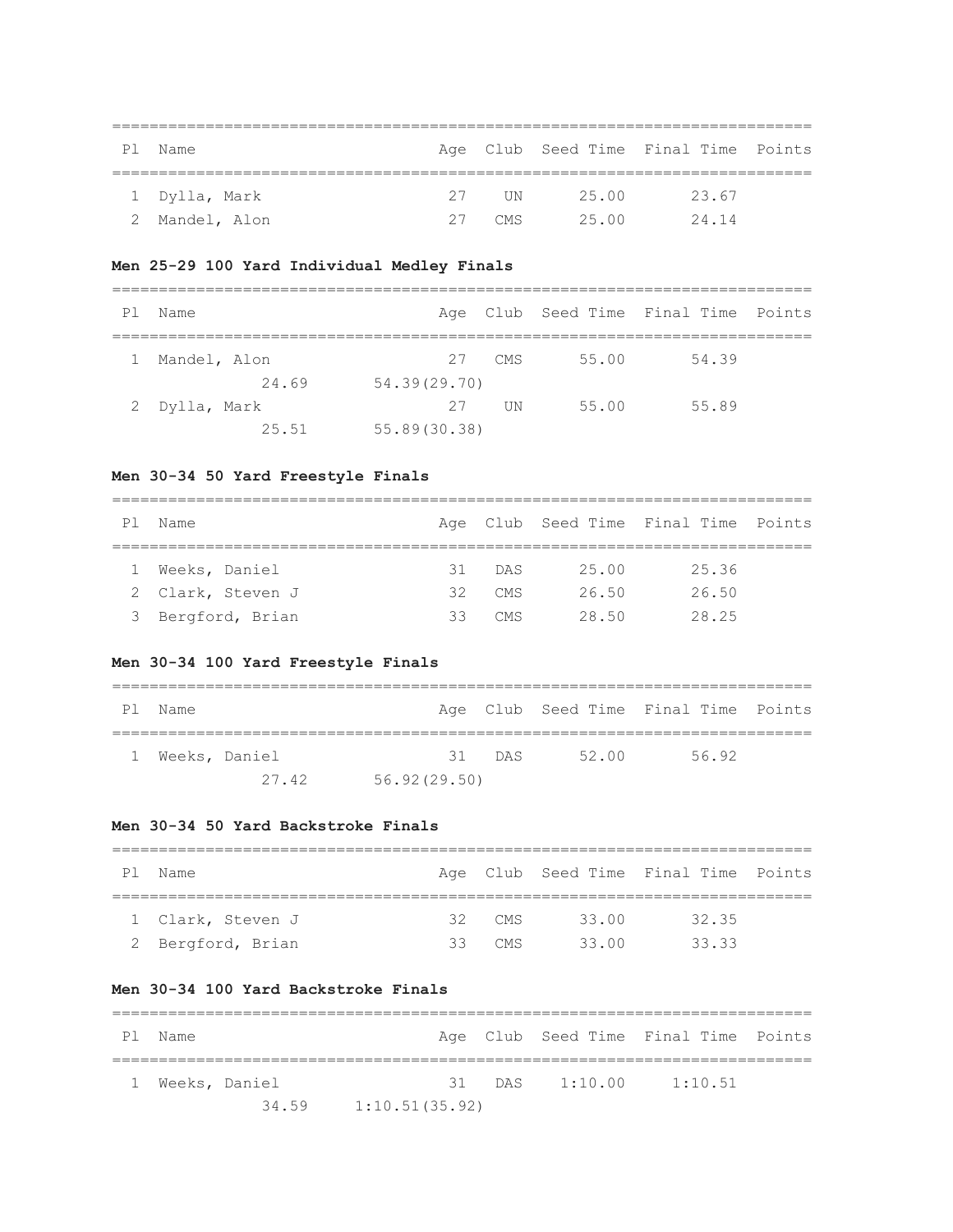### **Men 30-34 50 Yard Breaststroke Finals**

| Ρl | Name              |    |                 |       | Age Club Seed Time Final Time Points |  |
|----|-------------------|----|-----------------|-------|--------------------------------------|--|
|    |                   |    |                 |       |                                      |  |
|    | 1 Bergford, Brian |    | $33$ CMS        | 35.00 | 35.00                                |  |
|    | 2 Clark, Steven J | マク | CM <sub>S</sub> | 35.50 | 35.65                                |  |

## **Men 30-34 50 Yard Butterfly Finals**

| P 1 | Name              |          |       | Age Club Seed Time Final Time Points |  |
|-----|-------------------|----------|-------|--------------------------------------|--|
|     |                   |          |       |                                      |  |
|     | 1 Bergford, Brian | 33 $CMS$ | 29 00 | 30 17                                |  |

## **Men 30-34 100 Yard Individual Medley Finals**

| P1 | Name          |                   |                |     |                | Age Club Seed Time Final Time Points |  |
|----|---------------|-------------------|----------------|-----|----------------|--------------------------------------|--|
|    |               | 1 Clark, Steven J |                |     | 32 CMS 1:07.00 | 1:06.80                              |  |
|    |               | 30.95             | 1:06.80(35.85) |     |                |                                      |  |
|    | Weeks, Daniel |                   | .31            | DAS | 1:15.00        | 1:07.41                              |  |
|    |               | 29.66             | 1:07.41(37.75) |     |                |                                      |  |

## **Men 30-34 200 Yard Individual Medley Finals**

| P1 | Name |                   |                                   | Age Club Seed Time Final Time Points |         |                |
|----|------|-------------------|-----------------------------------|--------------------------------------|---------|----------------|
|    |      | 1 Clark, Steven J |                                   | 32 CMS 2:43.00                       | 2:32.64 |                |
|    |      | 34.61             | $1:12.45(37.84)$ $1:57.64(45.19)$ |                                      |         | 2:32.64(35.00) |

## **Men 35-39 100 Yard Freestyle Finals**

| P1 | Name                 |       |              |        |       |       | Age Club Seed Time Final Time Points |
|----|----------------------|-------|--------------|--------|-------|-------|--------------------------------------|
|    | 1 Trinidad, Reuben D |       |              | 36 CMS | 53.00 | 54.66 |                                      |
|    |                      | 27.04 | 54.66(27.62) |        |       |       |                                      |

## **Men 35-39 100 Yard Backstroke Finals**

| Pl Name              |       |  |                |  |          | Age Club Seed Time Final Time Points |  |         |  |  |  |  |
|----------------------|-------|--|----------------|--|----------|--------------------------------------|--|---------|--|--|--|--|
| 1 Trinidad, Reuben D |       |  |                |  | $36$ CMS | 1:03.00                              |  | 1:07.42 |  |  |  |  |
|                      | 33.15 |  | 1:07.42(34.27) |  |          |                                      |  |         |  |  |  |  |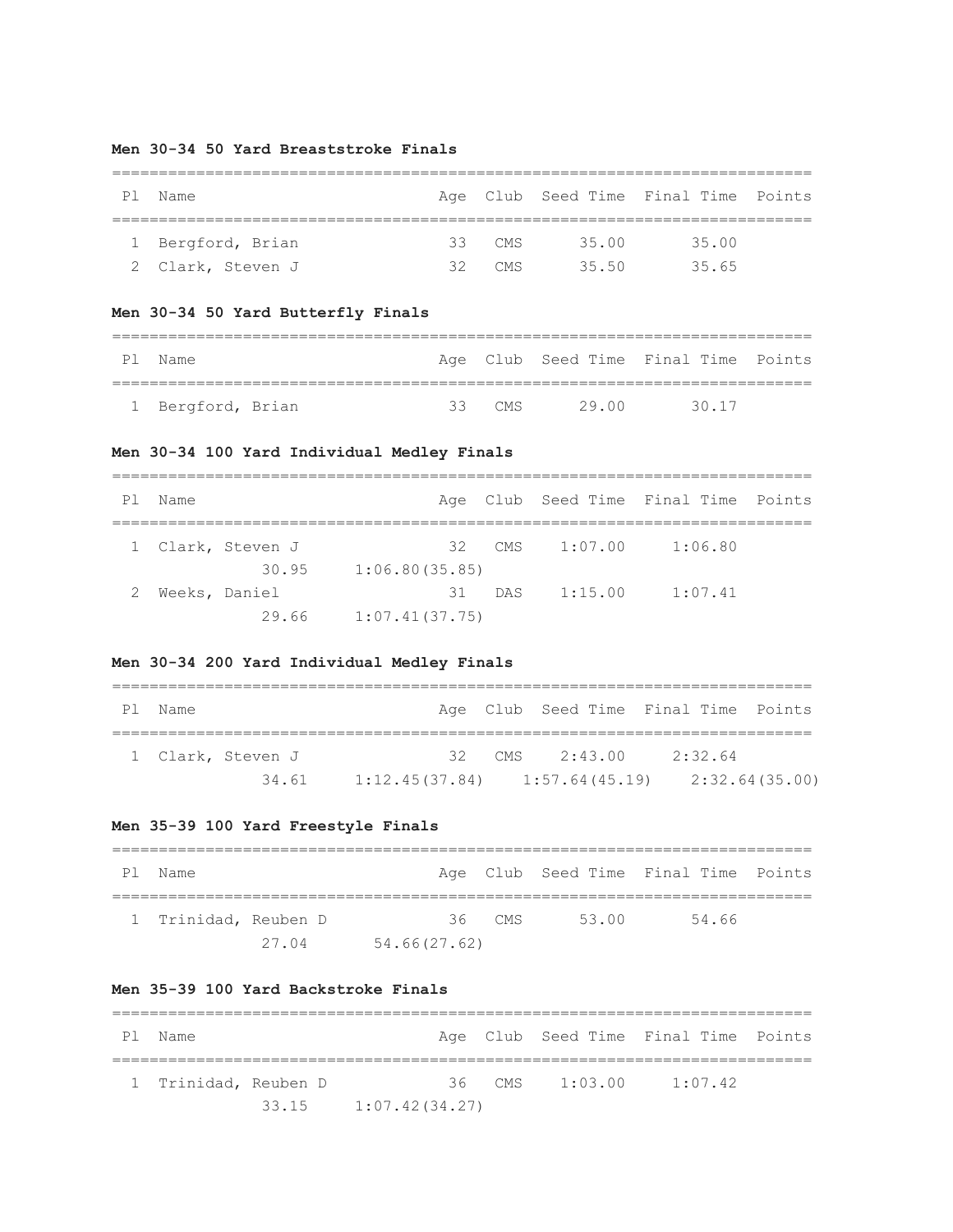### **Men 35-39 100 Yard Breaststroke Finals**

| P1 | Name                 |       |  |                |  |  | Age Club Seed Time Final Time Points |  |         |  |  |  |  |
|----|----------------------|-------|--|----------------|--|--|--------------------------------------|--|---------|--|--|--|--|
|    | 1 Trinidad, Reuben D |       |  |                |  |  | 36 CMS 1:01.50                       |  | 1:02.36 |  |  |  |  |
|    |                      | 29.25 |  | 1:02.36(33.11) |  |  |                                      |  |         |  |  |  |  |

## **Men 35-39 100 Yard Butterfly Finals**

| Ρl | Name                 |       |               |          |       |       | Age Club Seed Time Final Time Points |
|----|----------------------|-------|---------------|----------|-------|-------|--------------------------------------|
|    | 1 Trinidad, Reuben D |       |               | $36$ CMS | 58.00 | 58.62 |                                      |
|    |                      | 27.39 | 58.62 (31.23) |          |       |       |                                      |

## **Men 35-39 200 Yard Individual Medley Finals**

| Pl Name                |  |                    | Age Club Seed Time Final Time Points |
|------------------------|--|--------------------|--------------------------------------|
|                        |  |                    |                                      |
| --- Trinidad, Reuben D |  | $36$ CMS $2:12.00$ | NS.                                  |

## **Men 40-44 50 Yard Freestyle Finals**

| P <sub>1</sub> | . Name              |        |       | Age Club Seed Time Final Time Points |
|----------------|---------------------|--------|-------|--------------------------------------|
|                |                     |        |       |                                      |
|                | 1 O'Sullivan, Chris | 40 CMS | 22.90 | 22.78                                |

## **Men 40-44 100 Yard Freestyle Finals**

| P1 | Name            |                        |                               |        |                 | Age Club Seed Time Final Time Points |  |
|----|-----------------|------------------------|-------------------------------|--------|-----------------|--------------------------------------|--|
|    | 1 Gale, Aaron B |                        |                               |        | 43 UC32 1:05.00 | 55.64                                |  |
|    |                 | 26.65                  | 55.64(28.99)                  |        |                 |                                      |  |
|    |                 | Dosenbach, Christopher |                               | 42 ELG | 1:09.50         | 1:11.98                              |  |
|    |                 |                        | $0.00 \quad 1:11.98(1:11.98)$ |        |                 |                                      |  |

## **Men 40-44 500 Yard Freestyle Finals**

| P 1 | Name                   |       |                |          | Age Club Seed Time Final Time Points |         |                |
|-----|------------------------|-------|----------------|----------|--------------------------------------|---------|----------------|
|     |                        |       |                |          |                                      |         |                |
|     | Dosenbach, Christopher |       |                | 42 F.I.G | 7:33.43                              | 7:52.88 |                |
|     |                        | 40.83 | 1:26.27(45.44) |          | 2:13.56(47.29)                       |         | 3:00.75(47.19) |
|     | 3:48.12(47.37)         |       | 4:36.55(48.43) |          | 5:26.14(49.59)                       |         | 6:16.55(50.41) |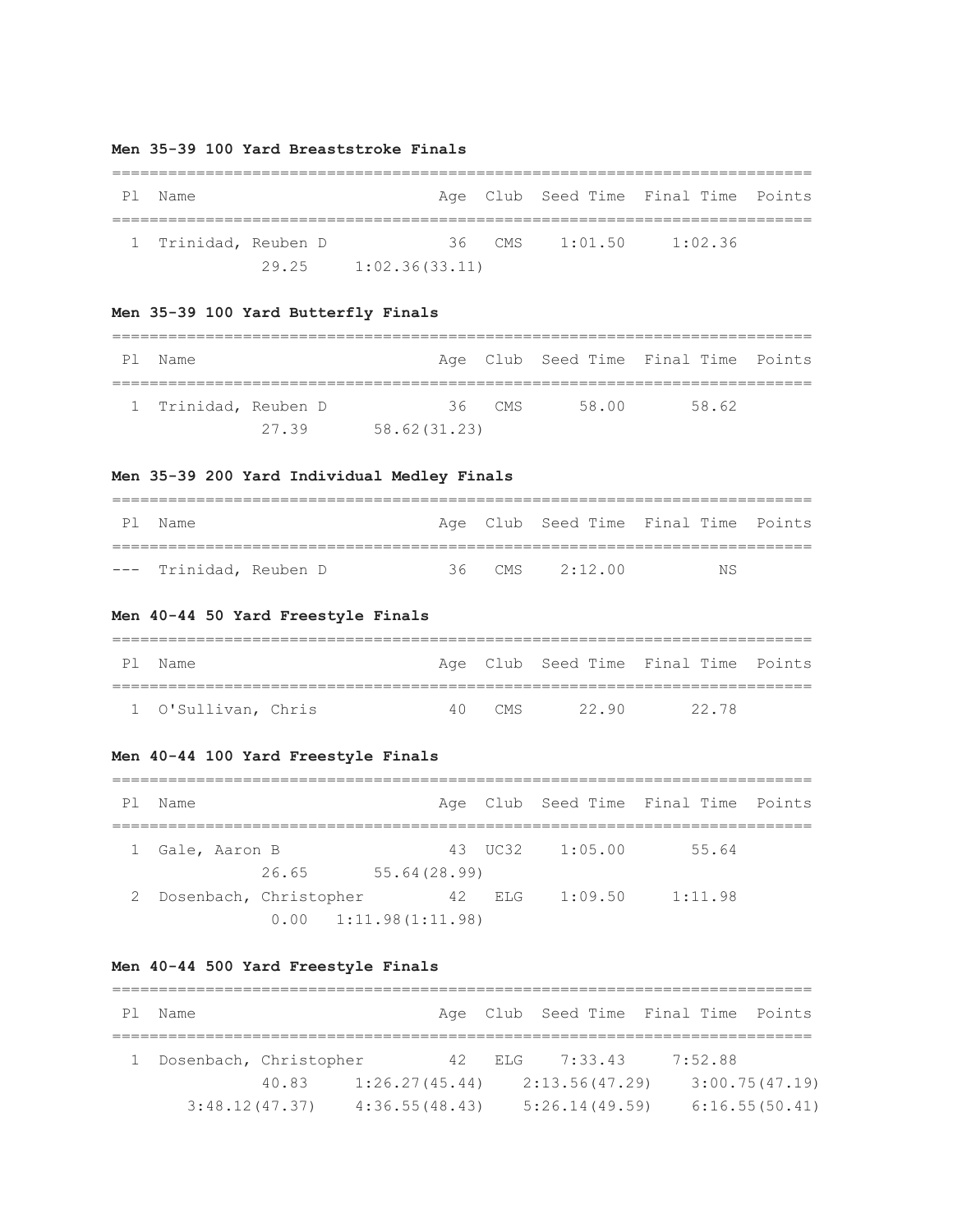7:05.64(49.09) 7:52.88(47.24)

## **Men 40-44 50 Yard Backstroke Finals**

| Pl Name             |        |       | Age Club Seed Time Final Time Points |  |
|---------------------|--------|-------|--------------------------------------|--|
|                     |        |       |                                      |  |
| 1 O'Sullivan, Chris | 40 CMS | 25.00 | 25.31                                |  |

## **Men 40-44 100 Yard Backstroke Finals**

| Pl Name |                 |                          |  | Age Club Seed Time Final Time Points |  |
|---------|-----------------|--------------------------|--|--------------------------------------|--|
|         |                 |                          |  |                                      |  |
|         | 1 Gale, Aaron B |                          |  | 43 UC32 $1:20.00$ $1:07.21$          |  |
|         |                 | $32.72$ $1:07.21(34.49)$ |  |                                      |  |

### **Men 40-44 50 Yard Breaststroke Finals**

| Name                     |  |          |       | Age Club Seed Time Final Time Points |  |  |  |  |  |
|--------------------------|--|----------|-------|--------------------------------------|--|--|--|--|--|
|                          |  |          |       |                                      |  |  |  |  |  |
| 1 O'Sullivan, Chris      |  | 40 CMS   | 29.00 | 29.70                                |  |  |  |  |  |
| 2 Dosenbach, Christopher |  | 42 F.T.G | 4341  | 42 95                                |  |  |  |  |  |

### **Men 40-44 100 Yard Breaststroke Finals**

| P1 | Name                     |       |                          |        |                 | Age Club Seed Time Final Time Points |  |
|----|--------------------------|-------|--------------------------|--------|-----------------|--------------------------------------|--|
|    | 1 Gale, Aaron B          |       |                          |        | 43 UC32 1:30.00 | 1:18.97                              |  |
|    |                          |       | $37.75$ $1:18.97(41.22)$ |        |                 |                                      |  |
|    | 2 Dosenbach, Christopher |       |                          | 42 ELG | 1:27.42         | 1:33.48                              |  |
|    |                          | 45.14 | 1:33.48(48.34)           |        |                 |                                      |  |

## **Men 40-44 50 Yard Butterfly Finals**

| PI | Name                     |     |          |       | Age Club Seed Time Final Time Points |  |  |  |  |
|----|--------------------------|-----|----------|-------|--------------------------------------|--|--|--|--|
|    |                          |     |          |       |                                      |  |  |  |  |
|    | 1 O'Sullivan, Chris      | 4 N | CMS      | 24.00 | 24.32                                |  |  |  |  |
|    | 2 Dosenbach, Christopher |     | 42 F.I.G | 34.20 | 38.05                                |  |  |  |  |

## **Men 40-44 100 Yard Butterfly Finals**

| Pl Name         |  | Age Club Seed Time Final Time Points |  |
|-----------------|--|--------------------------------------|--|
|                 |  |                                      |  |
| 1 Gale, Aaron B |  | 43 UC32 $1:10.00$ $1:03.69$          |  |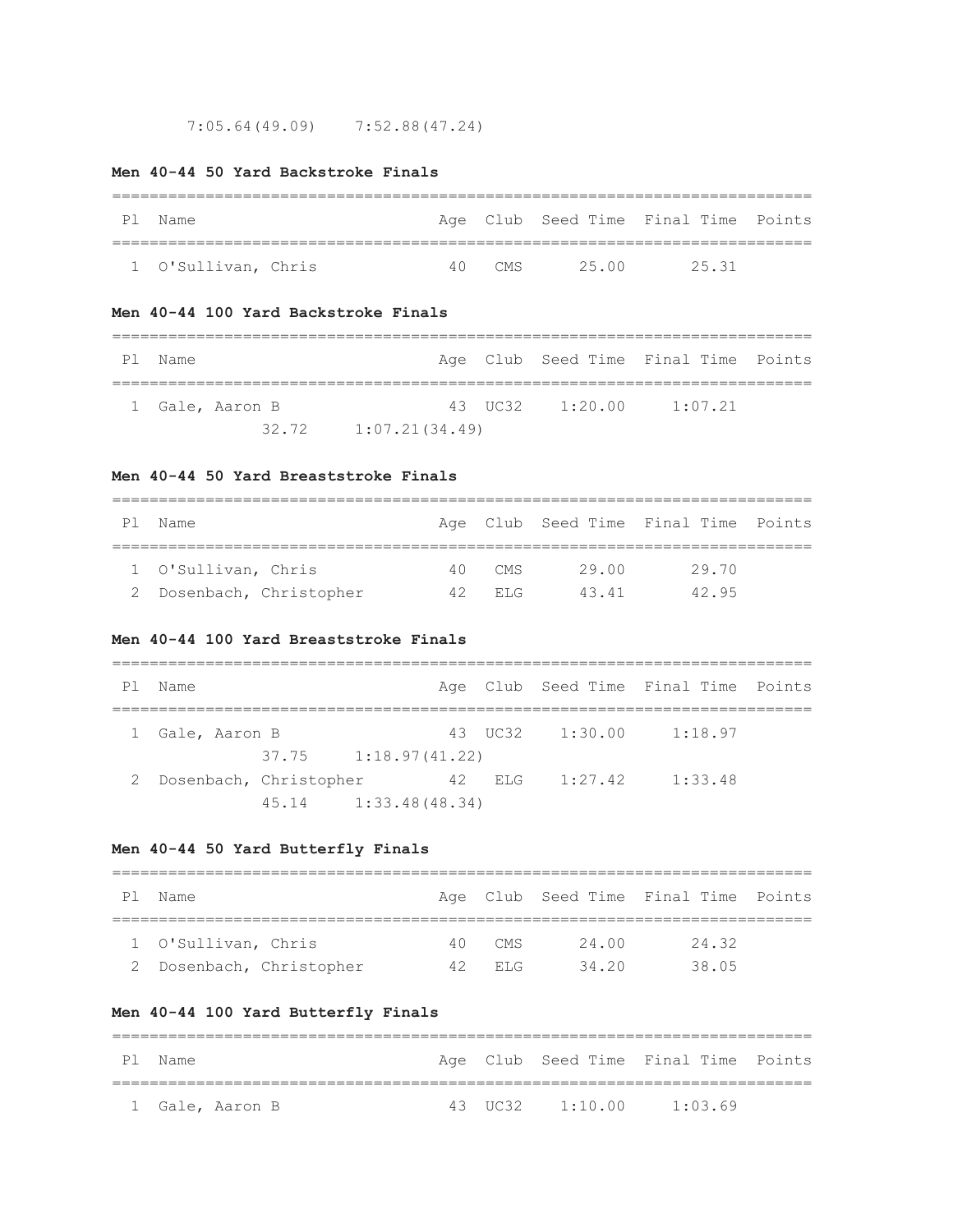|                          | 29.71 1:03.69(33.98) |  |                |         |
|--------------------------|----------------------|--|----------------|---------|
| 2 Dosenbach, Christopher |                      |  | 42 ELG 1:24.17 | 1:26.61 |
|                          | 39.54 1:26.61(47.07) |  |                |         |

## **Men 40-44 100 Yard Individual Medley Finals**

| P 1 | Name                |              |        |       | Age Club Seed Time Final Time Points |  |
|-----|---------------------|--------------|--------|-------|--------------------------------------|--|
|     | 1 O'Sullivan, Chris |              | 40 CMS | 55.00 | 55.03                                |  |
|     | 24.50               | 55.03(30.53) |        |       |                                      |  |

## **Men 40-44 200 Yard Individual Medley Finals**

| Pl Name |                 |                                                    | Age Club Seed Time Final Time Points |         |  |
|---------|-----------------|----------------------------------------------------|--------------------------------------|---------|--|
|         |                 |                                                    |                                      |         |  |
|         | 1 Gale, Aaron B |                                                    | 43 UC32 2:30.00                      | 2:31.82 |  |
|         | 31.15           | $1:10.25(39.10)$ $1:57.44(47.19)$ $2:31.82(34.38)$ |                                      |         |  |

### **Men 45-49 50 Yard Freestyle Finals**

| Ρl | Name               |    |           |       | Age Club Seed Time Final Time Points |  |  |  |  |
|----|--------------------|----|-----------|-------|--------------------------------------|--|--|--|--|
|    |                    |    |           |       |                                      |  |  |  |  |
|    | 1 Pazmino, Jorge E |    | 46 CMS    | 26.00 | 26.22                                |  |  |  |  |
|    | 2 Borrett, Tad     |    | 48 UC32   | 29.00 | 27.82                                |  |  |  |  |
|    | Ruben, Andrew      | 46 | <b>UN</b> | 45.00 | 30.67                                |  |  |  |  |

## **Men 45-49 100 Yard Freestyle Finals**

| Pl Name |  | Age Club Seed Time Final Time Points |  |
|---------|--|--------------------------------------|--|

|   | Holmes, Todd     | 58.82<br>57.00<br>46<br>CMS      |
|---|------------------|----------------------------------|
|   | 28.16            | 58.82(30.66)                     |
| 2 | Pazmino, Jorge E | 1:00.43<br>46<br>57.93<br>CMS    |
|   | 29.20            | 1:00.43(31.23)                   |
| 3 | Borrett, Tad     | 1:00.30<br>48<br>UC32<br>1:01.54 |
|   | 29.07            | 1:01.54(32.47)                   |
| 4 | Cruz, Eduardo    | 1:05.00<br>1:02.24<br>46<br>CMS  |
|   | 29.54            | 1:02.24(32.70)                   |
| 5 | Ruben, Andrew    | 1:12.62<br>46<br>1:33.00<br>UN   |
|   | 33.95            | 1:12.62(38.67)                   |

### **Men 45-49 500 Yard Freestyle Finals**

#### ===========================================================================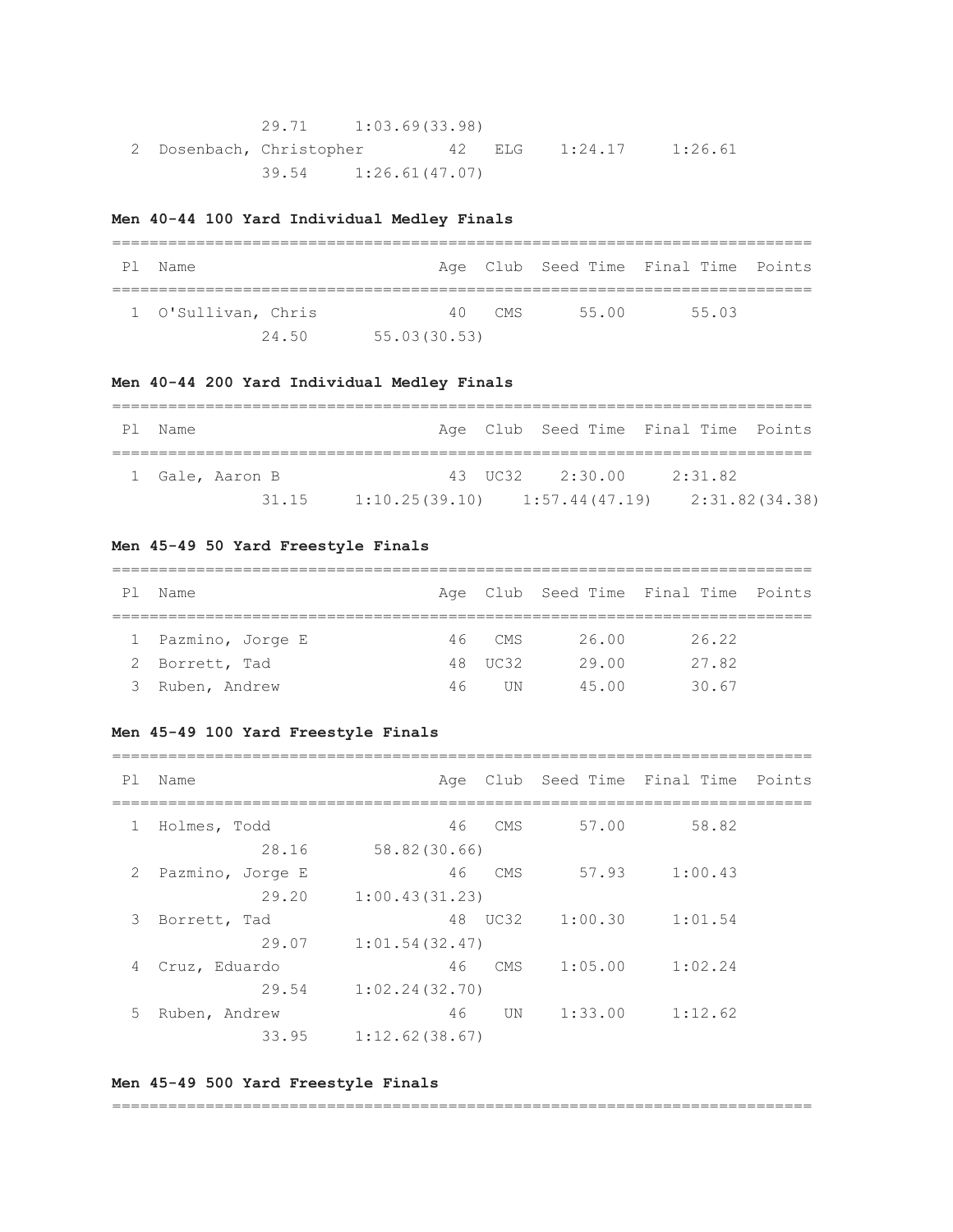| P1 | Name            |                |      |                | Age Club Seed Time Final Time Points |                |
|----|-----------------|----------------|------|----------------|--------------------------------------|----------------|
|    | 1 Cruz, Eduardo | 46             | CMS. | NT.            | 6:41.29                              |                |
|    | 38.95           | 1:19.23(40.28) |      | 2:00.19(40.96) |                                      | 2:41.43(41.24) |
|    | 3:22.11(40.68)  | 4:01.93(39.82) |      | 4:41.32(39.39) |                                      | 5:21.90(40.58) |
|    | 6:01.89(39.99)  | 6:41.29(39.40) |      |                |                                      |                |

### **Men 45-49 50 Yard Backstroke Finals**

| Pl Name            |        |       | Age Club Seed Time Final Time Points |
|--------------------|--------|-------|--------------------------------------|
|                    |        |       |                                      |
| 1 Pazmino, Jorge E | 46 CMS | 32 50 | 3383                                 |

#### **Men 45-49 100 Yard Backstroke Finals**

=========================================================================== Pl Name **Age Club Seed Time Final Time Points** =========================================================================== 1 Holmes, Todd 46 CMS 1:10.00 1:10.77 34.73 1:10.77(36.04) 2 Cruz, Eduardo 46 CMS 1:15.00 1:13.90 35.77 1:13.90(38.13) --- Ruben, Andrew 46 UN 2:15.00 DQ 44.65 1:39.10(54.45)

### **Men 45-49 50 Yard Breaststroke Finals**

=========================================================================== Pl Name **Age Club Seed Time Final Time Points** =========================================================================== 1 Borrett, Tad 48 UC32 37.00 36.24 2 Pazmino, Jorge E 46 CMS 39.34 37.22 3 Ruben, Andrew 46 UN 55.00 40.78

### **Men 45-49 100 Yard Breaststroke Finals**

| P1 | Name          |                |        |         | Age Club Seed Time Final Time Points |  |
|----|---------------|----------------|--------|---------|--------------------------------------|--|
|    | Holmes, Todd  |                | 46 CMS | 1:15.00 | 1:16.95                              |  |
|    | 36.41         | 1:16.95(40.54) |        |         |                                      |  |
|    | Cruz, Eduardo | 46             | CMS    | 1:22.00 | 1:23.75                              |  |
|    | 40.83         | 1:23.75(42.92) |        |         |                                      |  |
| 3  | Ruben, Andrew | 46             | UN     | 2:07.00 | 1:38.64                              |  |
|    | 43.96         | 1:38.64(54.68) |        |         |                                      |  |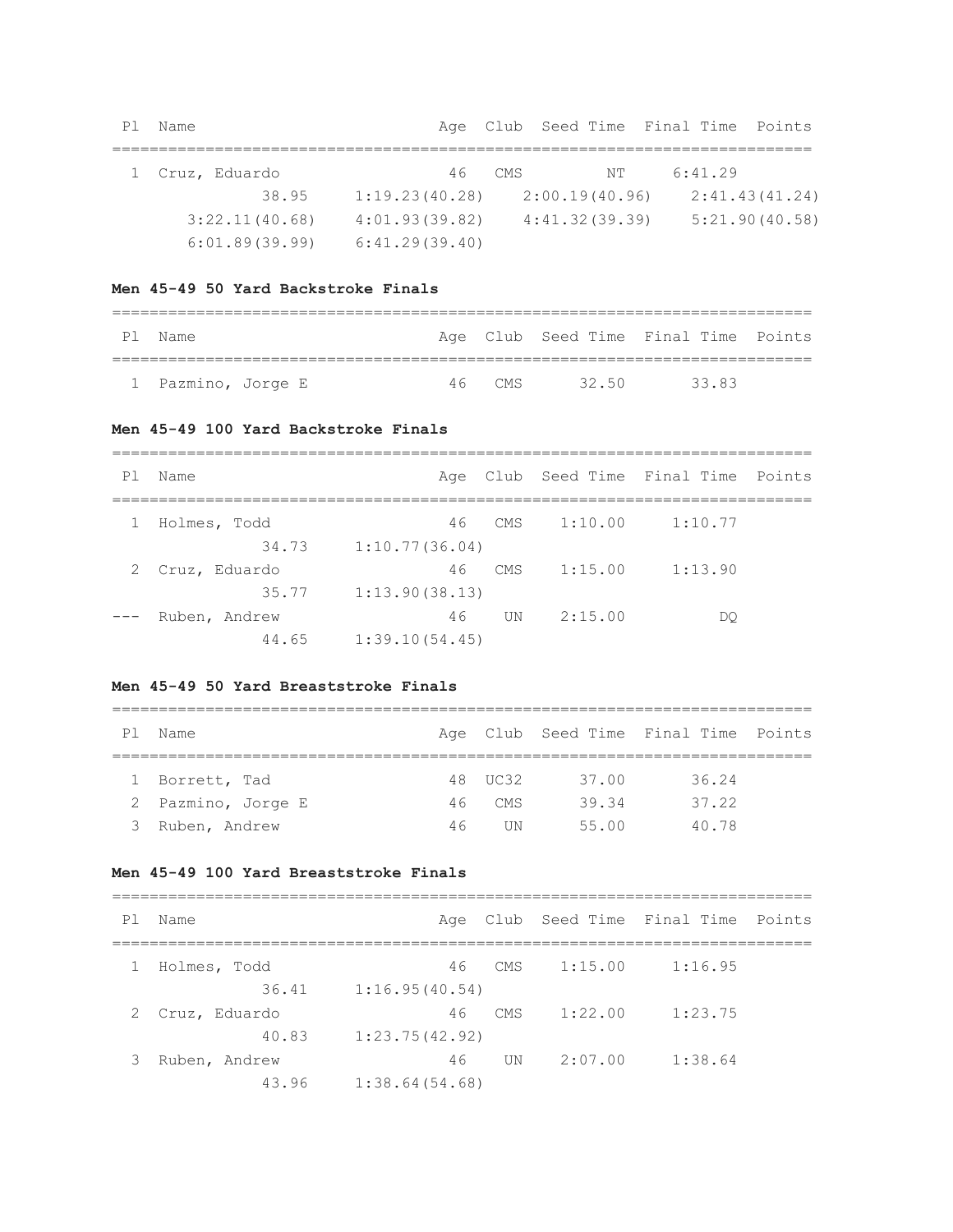## **Men 45-49 50 Yard Butterfly Finals**

| P 1 | Name               |  |        |      | Age Club Seed Time Final Time Points |  |
|-----|--------------------|--|--------|------|--------------------------------------|--|
|     |                    |  |        |      |                                      |  |
|     | 1 Pazmino, Jorge E |  | 46 CMS | 3095 | 3276                                 |  |

## **Men 45-49 100 Yard Butterfly Finals**

| P1 | Name            |                |          |         | Age Club Seed Time Final Time Points |  |
|----|-----------------|----------------|----------|---------|--------------------------------------|--|
|    | Holmes, Todd    |                | 46 CMS   | 1:08.00 | 1:07.36                              |  |
|    | 31.48           | 1:07.36(35.88) |          |         |                                      |  |
|    | 2 Cruz, Eduardo |                | $46$ CMS | 1:15.00 | 1:21.46                              |  |
|    | 37.87           | 1:21.46(43.59) |          |         |                                      |  |

### **Men 45-49 100 Yard Individual Medley Finals**

| P1 | Name              |                          |               | Age Club Seed Time Final Time Points |  |
|----|-------------------|--------------------------|---------------|--------------------------------------|--|
|    | --- Ruben, Andrew |                          | 46 UN 2:12.00 | DΟ                                   |  |
|    |                   | $42.20$ $1:28.77(46.57)$ |               |                                      |  |

## **Men 45-49 200 Yard Individual Medley Finals**

| P1 | Name            |                                   | Age Club Seed Time Final Time Points |
|----|-----------------|-----------------------------------|--------------------------------------|
|    |                 |                                   |                                      |
|    | Holmes, Todd    | 46 CMS $2:30.00$                  | 2:33.91                              |
|    | 32.58           | $1:13.57(40.99)$ $1:57.81(44.24)$ | 2:33.91(36.10)                       |
|    | 2 Cruz, Eduardo | 46 CMS<br>2:50.00                 | 2:47.08                              |
|    | 38.29           | $1:20.33(42.04)$ $2:08.66(48.33)$ | 2:47.08(38.42)                       |

#### **Men 50-54 50 Yard Freestyle Finals**

# =========================================================================== Pl Name **Age Club Seed Time Final Time Points**

|              | _____________        |    |                 |       | nde eras peca rime rimar rime reinco |  |
|--------------|----------------------|----|-----------------|-------|--------------------------------------|--|
|              |                      |    |                 |       |                                      |  |
| $\mathbf{1}$ | Barringer, Rob       | 50 | CMS             | 24.50 | 24.88                                |  |
|              | 2 Guy, Kerry P       | 54 | CMS             | 26.00 | 25.84                                |  |
|              | 3 Brostuen, David A  | 51 | <b>CMS</b>      | 28.00 | 26.22                                |  |
|              | 4 Pins, Michael T    | 50 | CMS             | 28.48 | 29.67                                |  |
|              | --- O'Keeffe, John P | 54 | CM <sub>S</sub> | 32.00 | ΝS                                   |  |

#### **Men 50-54 500 Yard Freestyle Finals**

===========================================================================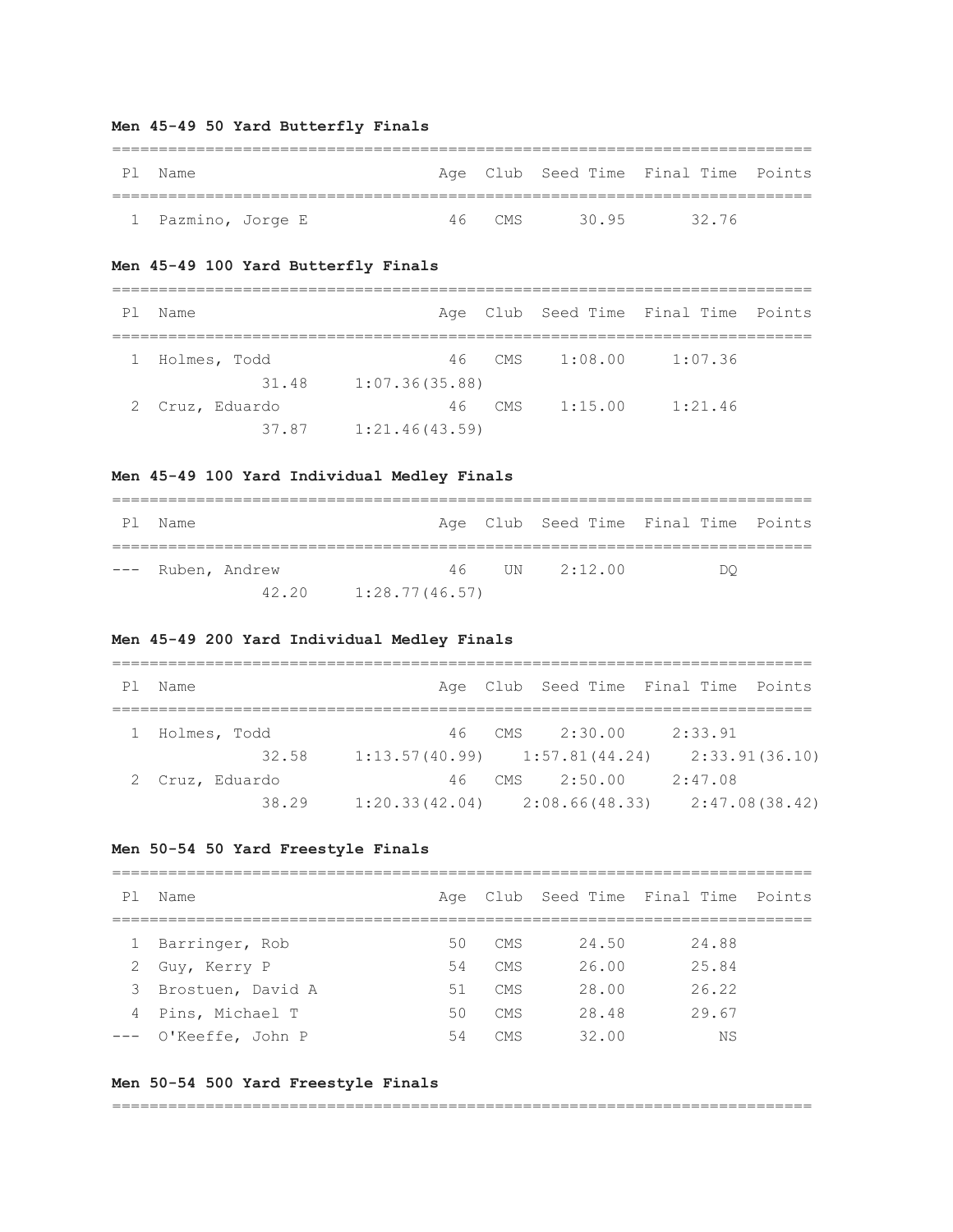| Pl Name |                |       |  | Age Club Seed Time Final Time Points               |         |  |
|---------|----------------|-------|--|----------------------------------------------------|---------|--|
|         |                |       |  |                                                    |         |  |
|         | 1 Guy, Kerry P |       |  | 54 CMS 5:50.00                                     | 5:48.16 |  |
|         |                | 30.38 |  | $1:04.44(34.06)$ $1:39.37(34.93)$ $2:14.38(35.01)$ |         |  |

2:50.11(35.73) 3:26.01(35.90) 4:01.99(35.98) 4:37.72(35.73)

#### **Men 50-54 50 Yard Backstroke Finals**

5:13.22(35.50) 5:48.16(34.94)

===========================================================================

| P1 | Name                 |    |            |       | Age Club Seed Time Final Time Points |  |
|----|----------------------|----|------------|-------|--------------------------------------|--|
|    |                      |    |            |       |                                      |  |
|    | 1 Barringer, Rob     | 50 | CMS        | 29.50 | 30.01                                |  |
|    | 2 Guy, Kerry P       | 54 | CMS        | 32.00 | 32.29                                |  |
|    | 3 Pins, Michael T    | 50 | CMS        | 37.56 | 37.96                                |  |
|    | --- O'Keeffe, John P | 54 | <b>CMS</b> | 46.00 | ΝS                                   |  |

#### **Men 50-54 50 Yard Breaststroke Finals**

| P <sub>1</sub> | Name                |    |      |       | Age Club Seed Time Final Time Points |  |  |  |  |  |
|----------------|---------------------|----|------|-------|--------------------------------------|--|--|--|--|--|
|                |                     |    |      |       |                                      |  |  |  |  |  |
|                | 1 Brostuen, David A | 51 | CMS  | 35.50 | 33.93                                |  |  |  |  |  |
|                | 2 Pins, Michael T   | 50 | CMS. | 36.56 | 38.81                                |  |  |  |  |  |
|                | 3 O'Keeffe, John P  | 54 | CMS  | 38.50 | 4691                                 |  |  |  |  |  |

#### **Men 50-54 50 Yard Butterfly Finals**

=========================================================================== Pl Name **Age Club Seed Time Final Time Points** =========================================================================== 1 Guy, Kerry P 54 CMS 30.00 28.45 2 Pins, Michael T 50 CMS 28.40 29.30 3 Brostuen, David A 51 CMS 31.00 30.33 --- O'Keeffe, John P 54 CMS 37.00 NS

### **Men 50-54 100 Yard Individual Medley Finals**

=========================================================================== Pl Name Age Club Seed Time Final Time Points =========================================================================== 1 Barringer, Rob 50 CMS 1:02.50 1:02.64 29.18 1:02.64(33.46) 2 Guy, Kerry P 54 CMS 1:09.00 1:07.15 31.07 1:07.15(36.08) 3 Brostuen, David A 51 CMS 1:08.50 1:09.33 32.37 1:09.33(36.96)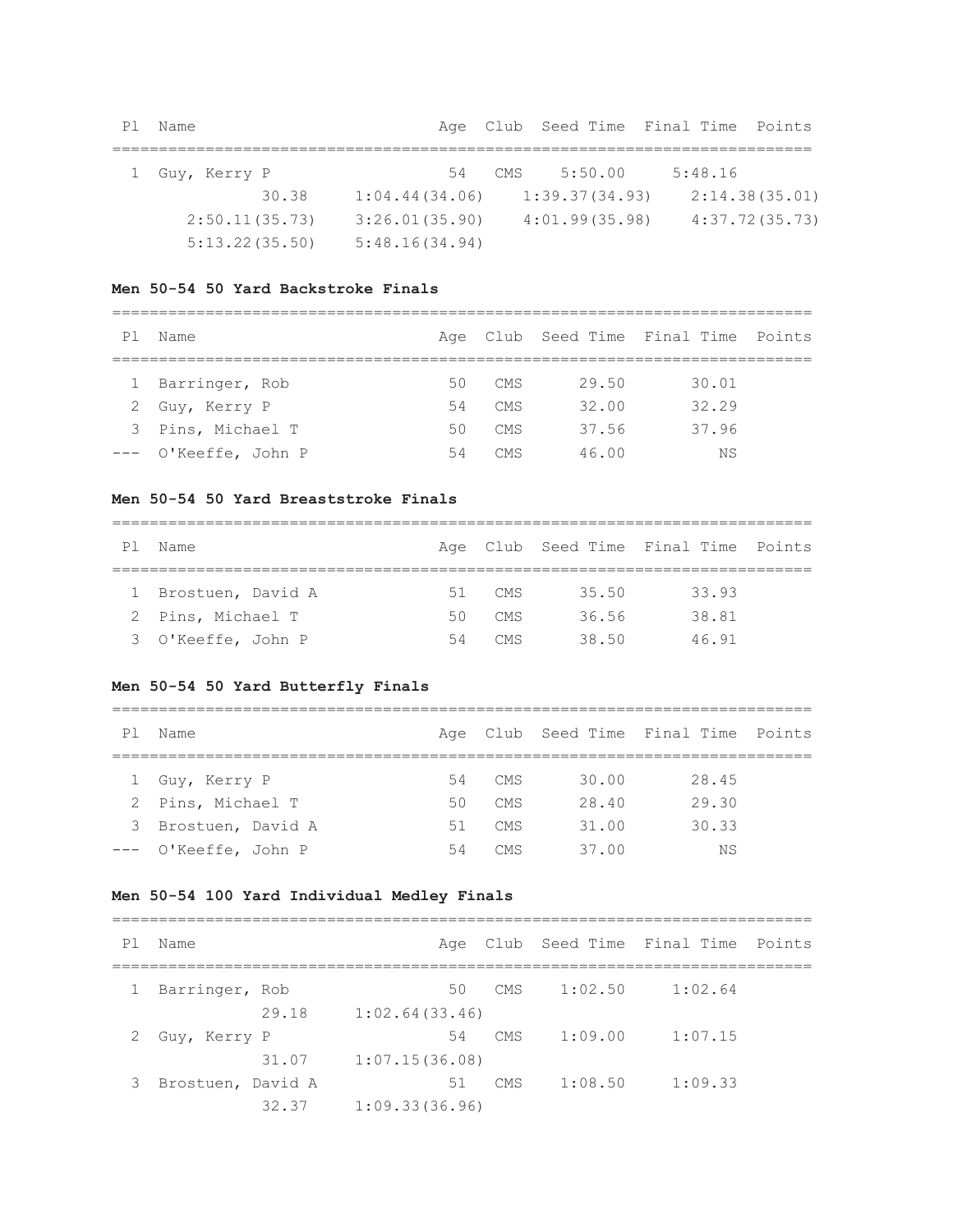| 4 Pins, Michael T    |                | 50 CMS | 1:12.98 | 1:16.08 |
|----------------------|----------------|--------|---------|---------|
| 35.05                | 1:16.08(41.03) |        |         |         |
| --- Jimenez, Ignacio |                | 50 CMS | 1:03.00 | ΝS      |
| --- O'Keeffe, John P |                | 54 CMS | 1:24.50 | NS      |

## **Men 50-54 200 Yard Individual Medley Finals**

| Ρl | Name                 |       |      |     | Age Club Seed Time Final Time Points |         |                |
|----|----------------------|-------|------|-----|--------------------------------------|---------|----------------|
|    | 1 Barringer, Rob     |       | 50 - | CMS | 2:19.00                              | 2:16.98 |                |
|    |                      | 29.04 |      |     | $1:04.28(35.24)$ $1:45.96(41.68)$    |         | 2:16.98(31.02) |
|    | --- Jimenez, Ignacio |       | 50   | CMS | 2:10.00                              | ΝS      |                |

## **Men 55-59 50 Yard Freestyle Finals**

===========================================================================

| P1 | Name                |      |      |       | Age Club Seed Time Final Time Points |  |
|----|---------------------|------|------|-------|--------------------------------------|--|
|    |                     |      |      |       |                                      |  |
|    | 1 Orten, Frank T    | 57   | CMS. | 25.00 | 25.49                                |  |
|    | 2 Brigham, Mark A   | 55   | CMS  | 27.21 | 26.79                                |  |
| 3  | Will, Peter J       | 58 - | CMS  | 34.00 | 29.36                                |  |
| 4  | Reetz, Eric Reetz F | 56   | CMS. | 30.00 | 34.86                                |  |

### **Men 55-59 100 Yard Freestyle Finals**

| P1    | Name                |                |     |         | Age Club Seed Time Final Time Points |  |
|-------|---------------------|----------------|-----|---------|--------------------------------------|--|
| 1     | Will, Peter J       | 58             | CMS | 1:13.00 | 1:08.23                              |  |
|       | 33.94               | 1:08.23(34.29) |     |         |                                      |  |
| 2     | Reetz, Eric Reetz F | 56             | CMS | 1:20.00 | 1:22.92                              |  |
|       | 38.74               | 1:22.92(44.18) |     |         |                                      |  |
| $---$ | Brigham, Mark A     | 55             | CMS | 59.87   | ΝS                                   |  |

## **Men 55-59 50 Yard Backstroke Finals**

| P1 | Name              |        |       | Age Club Seed Time Final Time Points |  |
|----|-------------------|--------|-------|--------------------------------------|--|
|    |                   |        |       |                                      |  |
|    | 1 Orten, Frank T  | 57 CMS | 31.90 | 31.44                                |  |
|    | 2 Brigham, Mark A | 55 CMS | 42.52 | 38.19                                |  |
|    | 3 Will, Peter J   | 58 CMS | 45 00 | 42.00                                |  |

===========================================================================

#### **Men 55-59 50 Yard Breaststroke Finals**

## ===========================================================================

| ٦.<br>ш<br>٦<br>╭ |
|-------------------|
|                   |

# Age Club Seed Time Final Time Points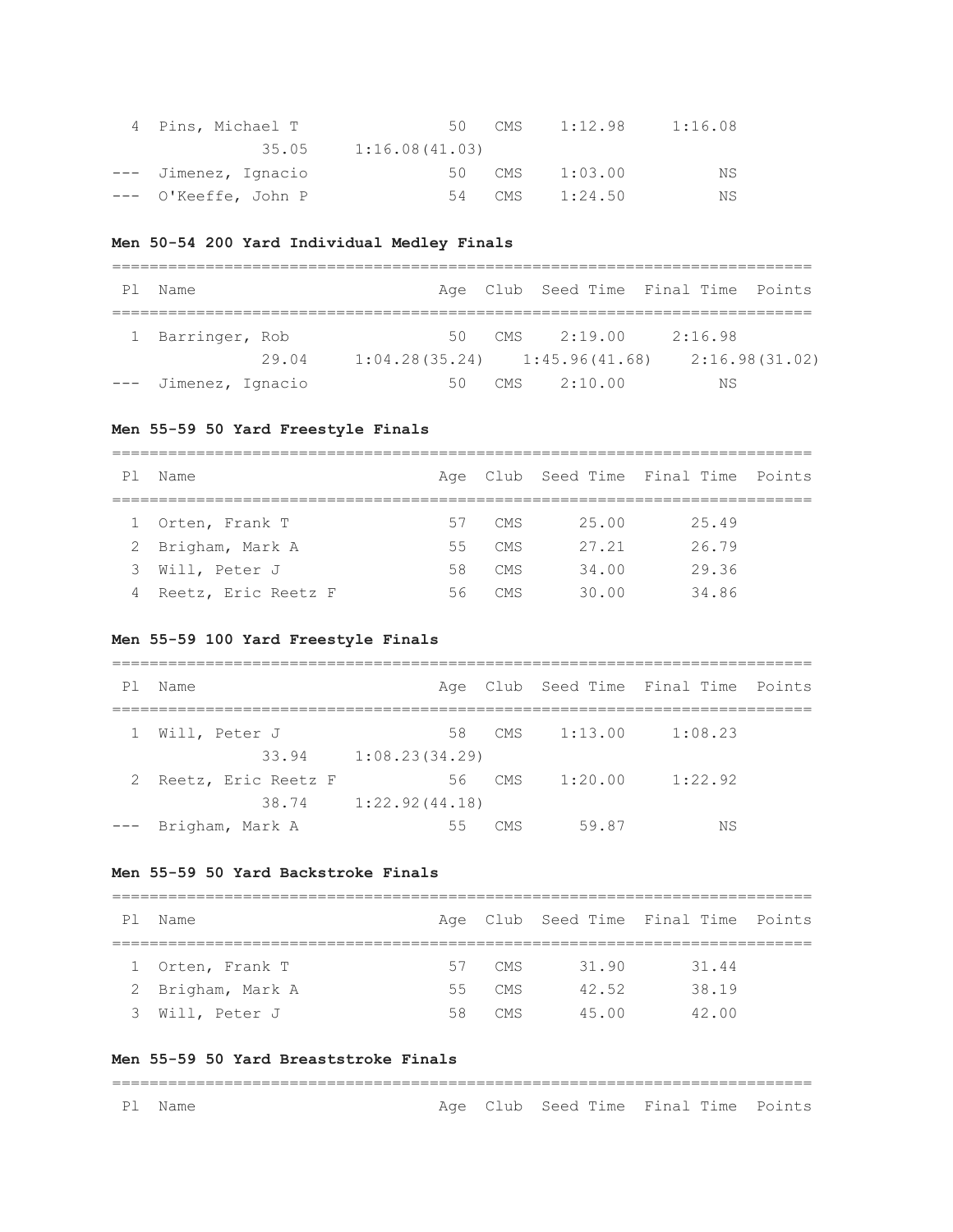| 1 Orten, Frank T      | $\sim$ $\sim$ | CMS    | 32.50 | 32.76 |  |
|-----------------------|---------------|--------|-------|-------|--|
| 2 Brigham, Mark A     |               | 55 CMS | 38.75 | 37.55 |  |
| 3 Reetz, Eric Reetz F |               | 56 CMS | 40.00 | 47.15 |  |

===========================================================================

#### **Men 55-59 50 Yard Butterfly Finals**

| P1 | Name                  |     |        |       | Age Club Seed Time Final Time Points |  |  |  |  |  |
|----|-----------------------|-----|--------|-------|--------------------------------------|--|--|--|--|--|
|    |                       |     |        |       |                                      |  |  |  |  |  |
|    | 1 Orten, Frank T      |     | 57 CMS | 28.50 | 28.48                                |  |  |  |  |  |
|    | 2 Brigham, Mark A     | 55  | CMS    | 31.25 | 30.31                                |  |  |  |  |  |
|    | 3 Reetz, Eric Reetz F | 56. | CMS.   | 35.00 | 39.44                                |  |  |  |  |  |

#### **Men 55-59 100 Yard Individual Medley Finals**

=========================================================================== Pl Name Age Club Seed Time Final Time Points =========================================================================== 1 Orten, Frank T 57 CMS 1:08.00 1:04.34 30.03 1:04.34(34.31) 2 Brigham, Mark A 55 CMS 1:18.25 1:13.62 34.02 1:13.62(39.60) 3 Will, Peter J 58 CMS 1:30.00 1:25.58 15.91 1:25.58(1:09.67) 4 Reetz, Eric Reetz F 56 CMS 1:34.00 1:35.31 43.82 1:35.31(51.49)

### **Men 60-64 50 Yard Freestyle Finals**

| Ρl | Name                  |  |         |       | Age Club Seed Time Final Time Points |  |  |  |  |  |
|----|-----------------------|--|---------|-------|--------------------------------------|--|--|--|--|--|
|    |                       |  |         |       |                                      |  |  |  |  |  |
|    | 1 Waterbury, Stuart S |  | 62 CMS  | 25.50 | 26.00                                |  |  |  |  |  |
|    | 2 Donahoo, Don        |  | 61 UC32 | 3050  | 28.47                                |  |  |  |  |  |

#### **Men 60-64 100 Yard Freestyle Finals**

| P1 | Name                  |       |              |        |       | Age Club Seed Time Final Time Points |  |  |  |
|----|-----------------------|-------|--------------|--------|-------|--------------------------------------|--|--|--|
|    | 1 Waterbury, Stuart S |       |              | 62 CMS | 57 00 | 59.67                                |  |  |  |
|    |                       | 27 93 | 59.67(31.74) |        |       |                                      |  |  |  |

#### **Men 60-64 50 Yard Backstroke Finals**

=========================================================================== Pl Name **Age Club Seed Time Final Time Points**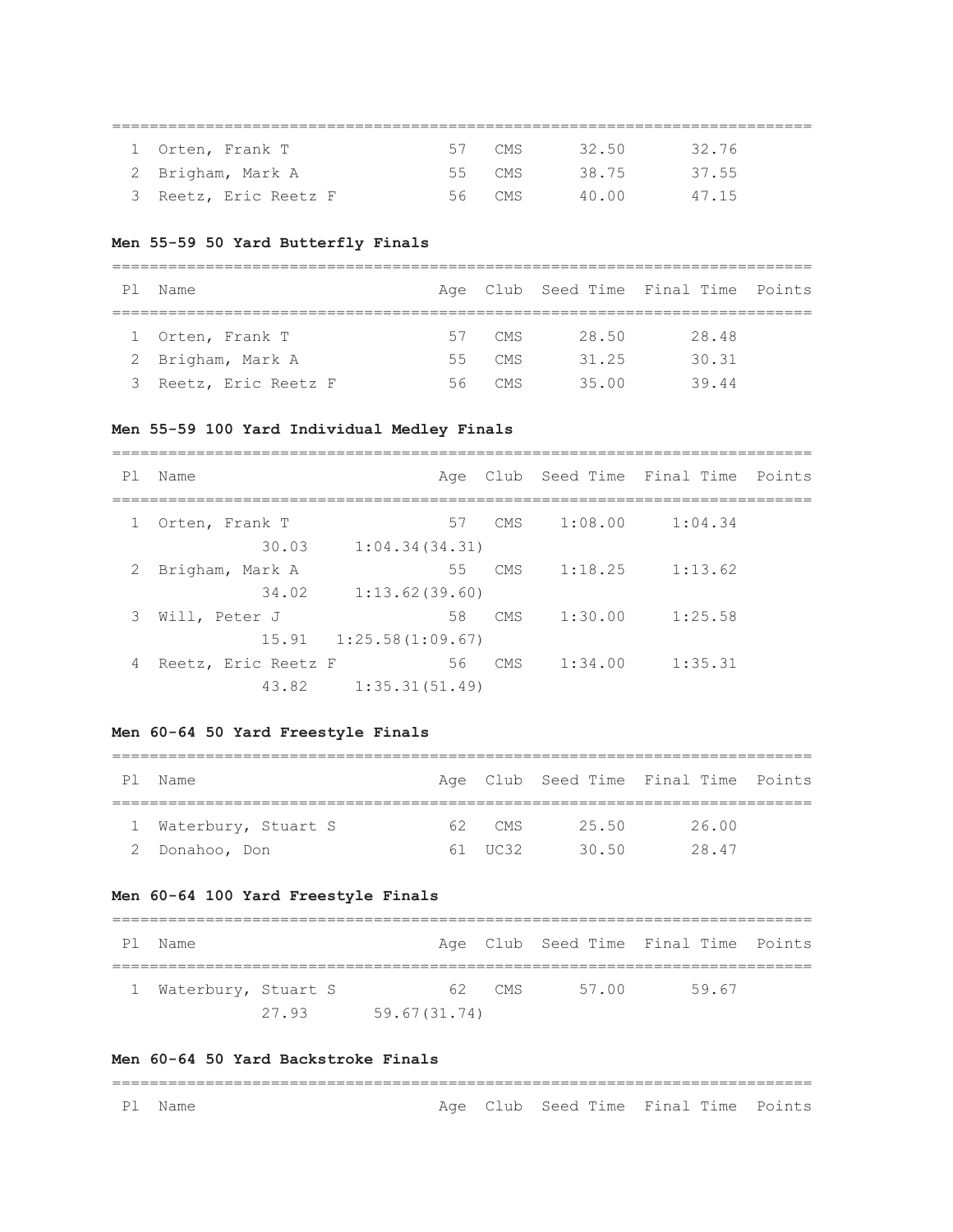| 1 Donahoo, Don |  | 61 TIC 32 36 00 34 59 |  |
|----------------|--|-----------------------|--|

### **Men 60-64 50 Yard Breaststroke Finals**

| P1 | Name                  |        |       | Age Club Seed Time Final Time Points |  |
|----|-----------------------|--------|-------|--------------------------------------|--|
|    |                       |        |       |                                      |  |
|    | 1 Waterbury, Stuart S | 62 CMS | 31.50 | 33 14                                |  |

#### **Men 60-64 100 Yard Breaststroke Finals**

=========================================================================== Pl Name **Age Club Seed Time Final Time Points** =========================================================================== 1 Waterbury, Stuart S 62 CMS 1:08.00 1:12.01 33.56 1:12.01(38.45)

### **Men 60-64 100 Yard Individual Medley Finals**

| Ρl | Name                |       |                |        |         | Age Club Seed Time Final Time Points |  |  |  |  |
|----|---------------------|-------|----------------|--------|---------|--------------------------------------|--|--|--|--|
|    | Waterbury, Stuart S |       |                | 62 CMS | 1:08.00 | 1:10.05                              |  |  |  |  |
|    |                     | 33.92 | 1:10.05(36.13) |        |         |                                      |  |  |  |  |

## **Men 60-64 200 Yard Individual Medley Finals**

| P1 | Name               |  |                | Age Club Seed Time Final Time Points |  |
|----|--------------------|--|----------------|--------------------------------------|--|
|    |                    |  |                |                                      |  |
|    | --- McDonough, Jim |  | 60 CMS 3:38.00 | NS.                                  |  |

### **Men 70-74 50 Yard Freestyle Finals**

| P 1 | Name                   |  |        |       | Age Club Seed Time Final Time Points |  |
|-----|------------------------|--|--------|-------|--------------------------------------|--|
|     |                        |  |        |       |                                      |  |
|     | 1 Zaparanick, Robert R |  | 70 CMS | 39 00 | 38 70                                |  |

## **Men 70-74 50 Yard Backstroke Finals**

| P 1 | . Name                 |  |                | Age Club Seed Time Final Time Points |  |
|-----|------------------------|--|----------------|--------------------------------------|--|
|     |                        |  |                |                                      |  |
|     | 1 Zaparanick, Robert R |  | 70 CMS 1:00.00 | 59.81                                |  |

### **Men 70-74 50 Yard Breaststroke Finals**

===========================================================================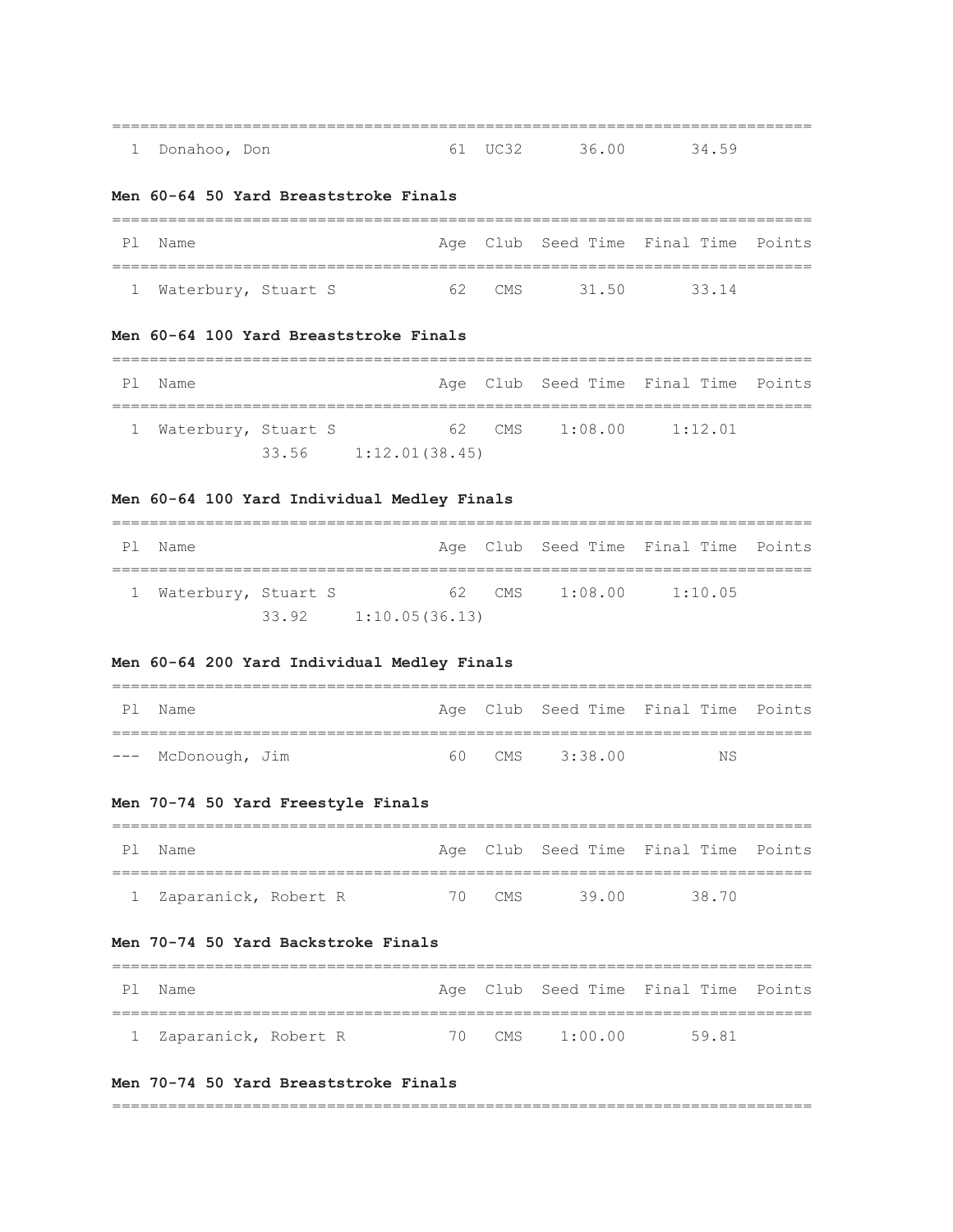| P1 | Name                    |        |        | Age Club Seed Time Final Time Points |  |
|----|-------------------------|--------|--------|--------------------------------------|--|
|    |                         |        |        |                                      |  |
|    | 1 Zaparanick, Robert R  | 70 CMS | 46.00  | 46.43                                |  |
|    | --- Abrahams, Richard T | 70 CMS | 40. QO | NS.                                  |  |

## **Men 70-74 50 Yard Butterfly Finals**

| ΡI | Name                  |    |        |       | Age Club Seed Time Final Time Points |  |  |  |  |  |
|----|-----------------------|----|--------|-------|--------------------------------------|--|--|--|--|--|
|    |                       |    |        |       |                                      |  |  |  |  |  |
|    | 1 Abrahams, Richard T |    | 70 CMS | 28.50 | 28.51                                |  |  |  |  |  |
| 2  | Zaparanick, Robert R  | 70 | CMS    | 55 00 | 57.10                                |  |  |  |  |  |

## **Men 70-74 100 Yard Butterfly Finals**

| P1 | Name |                       |                |  |                | Age Club Seed Time Final Time Points |  |  |  |  |
|----|------|-----------------------|----------------|--|----------------|--------------------------------------|--|--|--|--|
|    |      | 1 Abrahams, Richard T |                |  | 70 CMS 1:04.00 | 1:05.57                              |  |  |  |  |
|    |      | 29.34                 | 1:05.57(36.23) |  |                |                                      |  |  |  |  |

## **Men 70-74 100 Yard Individual Medley Finals**

| P1 | Name                       |  |                | Age Club Seed Time Final Time Points |  |
|----|----------------------------|--|----------------|--------------------------------------|--|
|    | 1 Zaparanick, Robert R     |  | 70 CMS 1:55.00 | 1:54.77                              |  |
|    | $1:00.47$ $1:54.77(54.30)$ |  |                |                                      |  |

## **Men 75-79 50 Yard Freestyle Finals**

| P1. | Name                |  |  |             | Age Club Seed Time Final Time Points |  |  |
|-----|---------------------|--|--|-------------|--------------------------------------|--|--|
|     |                     |  |  |             |                                      |  |  |
|     | --- Plummer, Mark A |  |  | 79 CMS 3950 | NS                                   |  |  |

## **Men 75-79 50 Yard Backstroke Finals**

| Pl Name             |  |        |       |    | Age Club Seed Time Final Time Points |
|---------------------|--|--------|-------|----|--------------------------------------|
|                     |  |        |       |    |                                      |
| --- Plummer, Mark A |  | 79 CMS | 49.59 | NS |                                      |

===========================================================================

## **Men 75-79 50 Yard Breaststroke Finals**

|  | Pl Name             |  |  |                | Age Club Seed Time Final Time Points |  |  |
|--|---------------------|--|--|----------------|--------------------------------------|--|--|
|  |                     |  |  |                |                                      |  |  |
|  | --- Plummer, Mark A |  |  | 79 CMS 1:10.00 | NS.                                  |  |  |